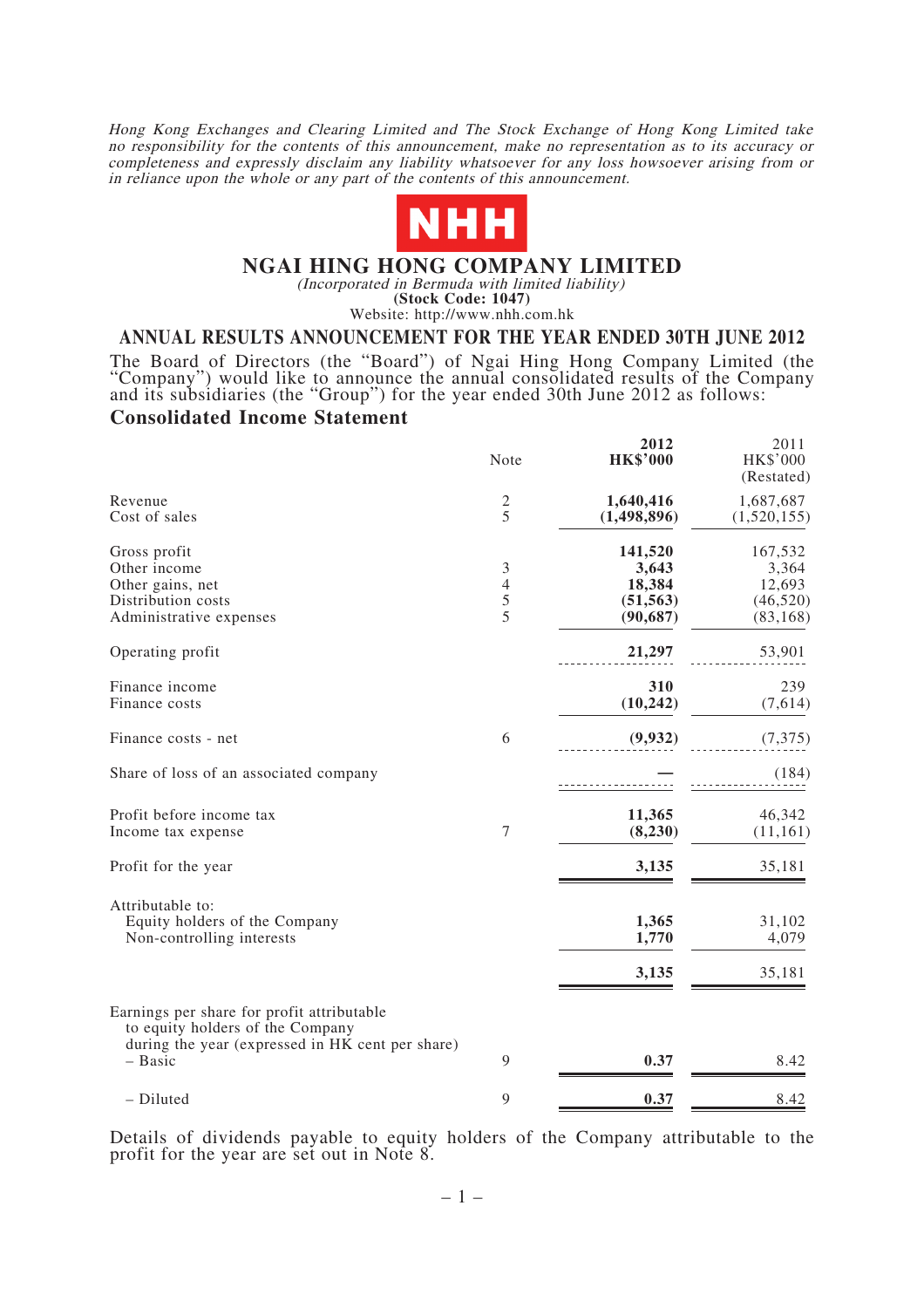|                                                                                                                                                 | 2012<br><b>HK\$'000</b> | 2011<br>HK\$'000<br>(Restated) |
|-------------------------------------------------------------------------------------------------------------------------------------------------|-------------------------|--------------------------------|
| Profit for the year                                                                                                                             | 3,135                   | 35,181                         |
| Other comprehensive income:                                                                                                                     |                         |                                |
| Revaluation gain of property, plant and equipment<br>and leasehold land and land use rights on<br>transfer to investment properties, net of tax | 115                     | 865                            |
| Revaluation gain of an available-for-sale<br>financial asset                                                                                    | 188                     | 439                            |
| Currency translation differences                                                                                                                | 7,069                   | 14,972                         |
| Other comprehensive income for the year                                                                                                         | 7,372                   | 16,276                         |
| Total comprehensive income for the year                                                                                                         | 10,507                  | 51,457                         |
| Total comprehensive income attributable to:                                                                                                     |                         |                                |
| - Equity holders of the Company                                                                                                                 | 8,675                   | 47,221                         |
| - Non-controlling interests                                                                                                                     | 1,832                   | 4,236                          |
|                                                                                                                                                 | 10,507                  | 51,457                         |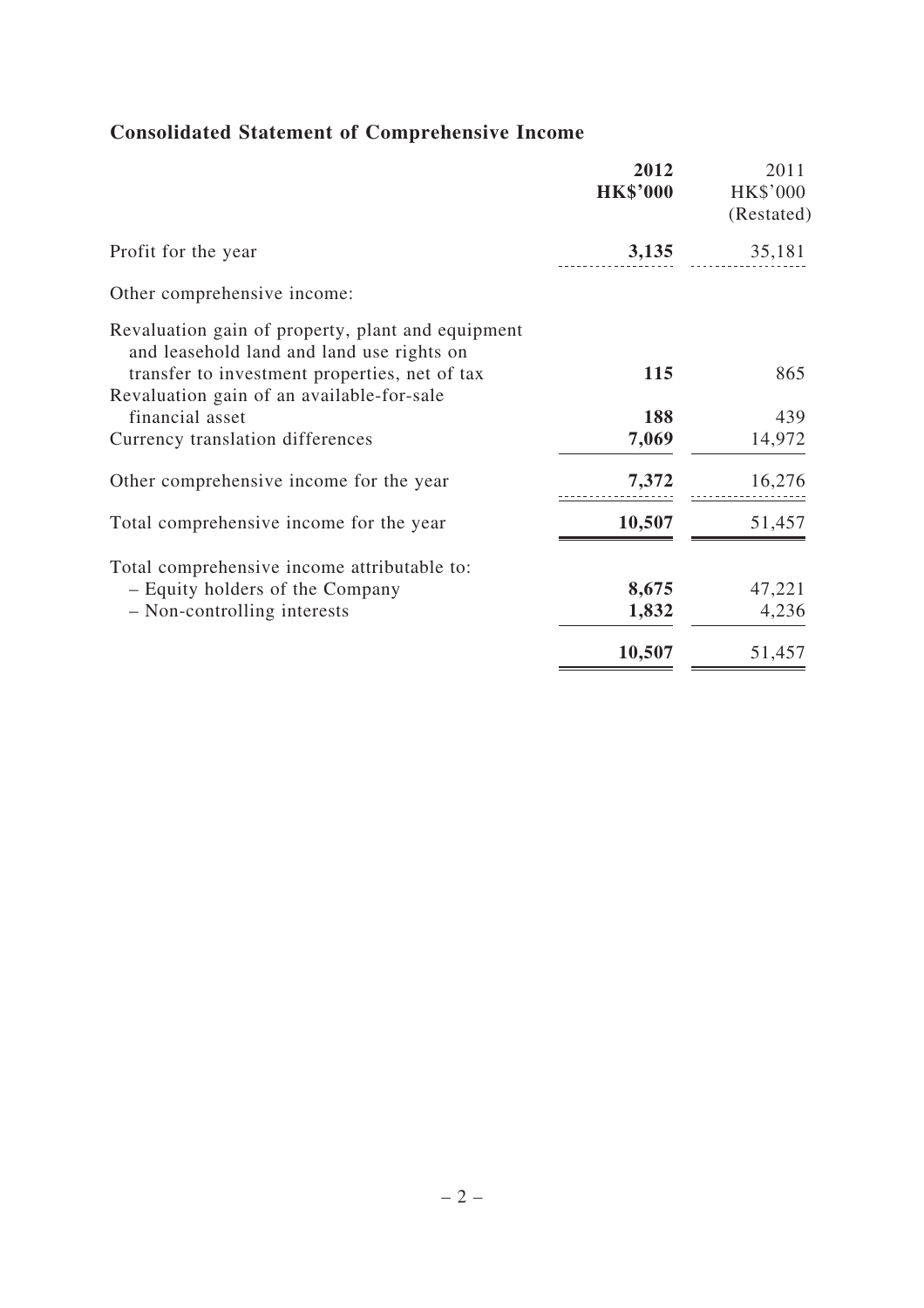# **Consolidated Balance Sheet**

|                                                                               |      | As at<br>30th June | As at<br>30th June | As at<br>1st July |
|-------------------------------------------------------------------------------|------|--------------------|--------------------|-------------------|
|                                                                               |      | 2012               | 2011               | 2010              |
|                                                                               | Note | <b>HK\$'000</b>    | HK\$'000           | HK\$'000          |
|                                                                               |      |                    | (Restated)         | (Restated)        |
| <b>ASSETS</b>                                                                 |      |                    |                    |                   |
| Non-current assets                                                            |      |                    |                    |                   |
| Property, plant and equipment                                                 |      | 141,235            | 149,205            | 121,740           |
| Leasehold land and land use rights                                            |      | 15,547             | 11,313             | 14,700            |
| Investment properties                                                         |      | 53,775             | 42,626             | 30,560            |
| Intangible assets                                                             |      |                    |                    |                   |
| Available-for-sale financial asset                                            |      | 1,317              | 1,129              | 690               |
| Deferred tax assets                                                           |      | 5,428              | 5,988              | 4,486             |
| Deposits for acquisition of properties<br>Prepayments for property, plant and |      | 8,827              | 8,614              | 8,125             |
| equipment and renovation costs                                                |      | 4,741              | 1,513              | 7,129             |
|                                                                               |      | 230,870            | 220,388            | 187,430           |
| Current assets                                                                |      |                    |                    |                   |
| Inventories                                                                   |      | 281,501            | 330,314            | 278,846           |
| Trade and bills receivables                                                   | 10   | 280,928            | 276,615            | 238,545           |
| Other receivables, prepayments and                                            |      |                    |                    |                   |
| deposits                                                                      |      | 17,326             | 21,867             | 22,810            |
| Tax recoverable                                                               |      | 524                | 625                | 969               |
| Derivative financial instruments                                              |      | 233                | 3,113              | 1,755             |
| Cash and bank balances                                                        |      | 93,349             | 95,826             | 82,589            |
|                                                                               |      | 673,861            | 728,360            | 625,514           |
| Total assets                                                                  |      | 904,731            | 948,748            | 812,944           |
| <b>EQUITY</b>                                                                 |      |                    |                    |                   |
| Capital and reserves attributable to the                                      |      |                    |                    |                   |
| Company's equity holders                                                      |      |                    |                    |                   |
| Share capital                                                                 |      | 36,920             | 36,920             | 36,920            |
| Share premium                                                                 |      | 62,466             | 62,466             | 62,466            |
| Other reserves                                                                |      | 71,414             | 64,104             | 47,954            |
| Retained earnings                                                             |      | 276,368            | 278,695            | 258,669           |
|                                                                               |      | 447,168            | 442,185            | 406,009           |
| Non-controlling interests                                                     |      | 23,613             | 22,526             | 20,831            |
| Total equity                                                                  |      | 470,781            | 464,711            | 426,840           |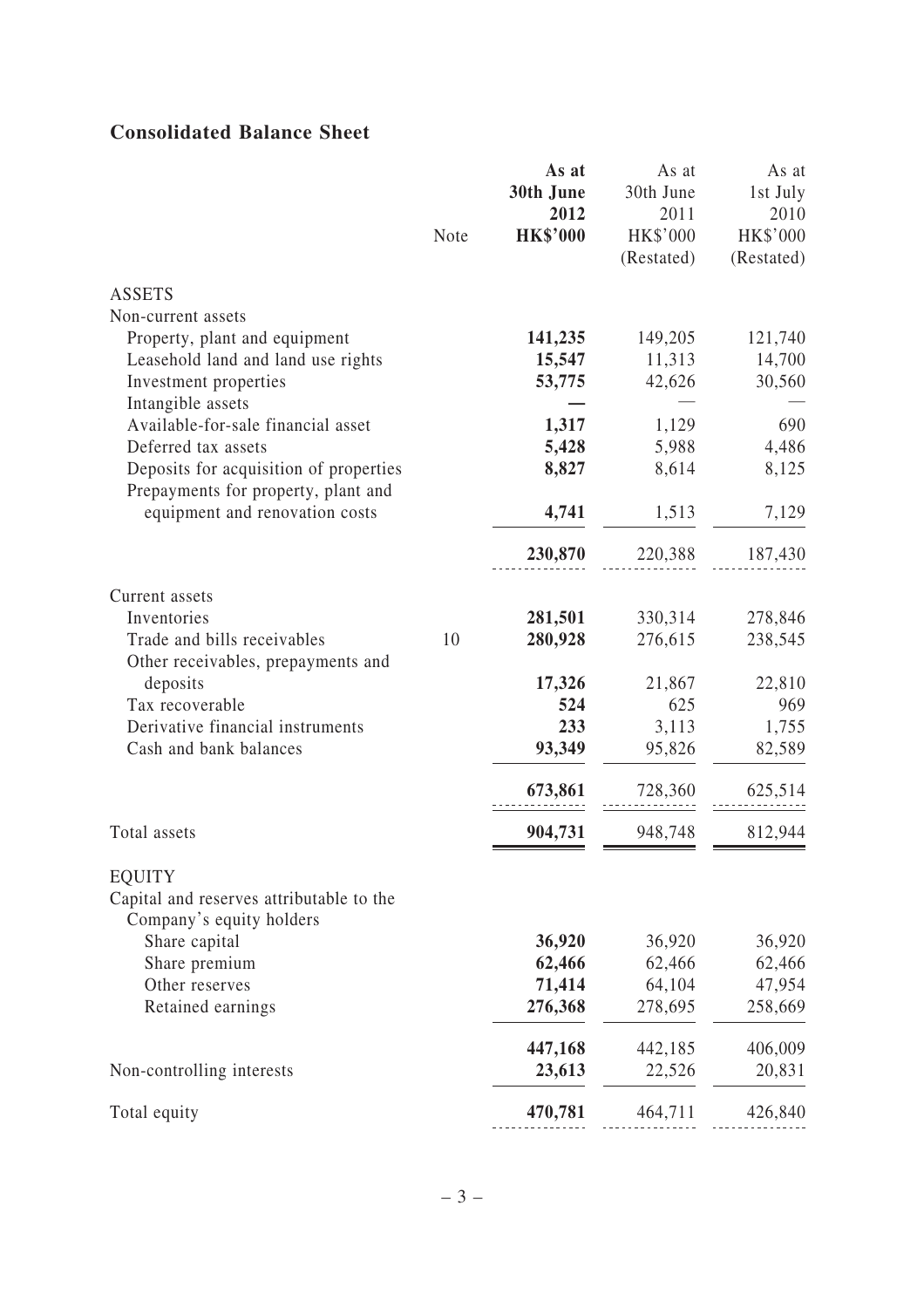|                                                                                       | Note | As at<br>30th June<br>2012<br><b>HK\$'000</b> | As at<br>30th June<br>2011<br>HK\$'000<br>(Restated) | As at<br>1st July<br>2010<br><b>HK\$'000</b><br>(Restated) |
|---------------------------------------------------------------------------------------|------|-----------------------------------------------|------------------------------------------------------|------------------------------------------------------------|
| <b>LIABILITIES</b>                                                                    |      |                                               |                                                      |                                                            |
| Non-current liabilities                                                               |      |                                               |                                                      |                                                            |
| Obligations under finance leases                                                      |      |                                               |                                                      | 235                                                        |
| Deferred tax liabilities                                                              |      | 5,400                                         | 5,674                                                | 1,835                                                      |
|                                                                                       |      | 5,400                                         | 5,674                                                | 2,070                                                      |
| <b>Current liabilities</b>                                                            |      |                                               |                                                      |                                                            |
| Trade payables                                                                        | 11   | 111,032                                       | 102,424                                              | 97,630                                                     |
| Other payables, deposits received<br>and accruals<br>Obligations under finance leases |      | 15,046                                        | 21,377                                               | 19,524                                                     |
| - current portion                                                                     |      |                                               | 235                                                  | 458                                                        |
| Bank borrowings                                                                       |      | 294,367                                       | 343,941                                              | 252,531                                                    |
| Derivative financial instruments                                                      |      | 2,730                                         | 4,930                                                | 6,272                                                      |
| Tax payable                                                                           |      | 5,375                                         | 5,456                                                | 7,619                                                      |
|                                                                                       |      | 428,550                                       | 478,363                                              | 384,034                                                    |
| <b>Total liabilities</b>                                                              |      | 433,950                                       | 484,037                                              | 386,104                                                    |
| Total equity and liabilities                                                          |      | 904,731                                       | 948,748                                              | 812,944                                                    |
| Net current assets                                                                    |      | 245,311                                       | 249,997                                              | 241,480                                                    |
|                                                                                       |      |                                               |                                                      |                                                            |
| Total assets less current liabilities                                                 |      | 476,181                                       | 470,385                                              | 428,910                                                    |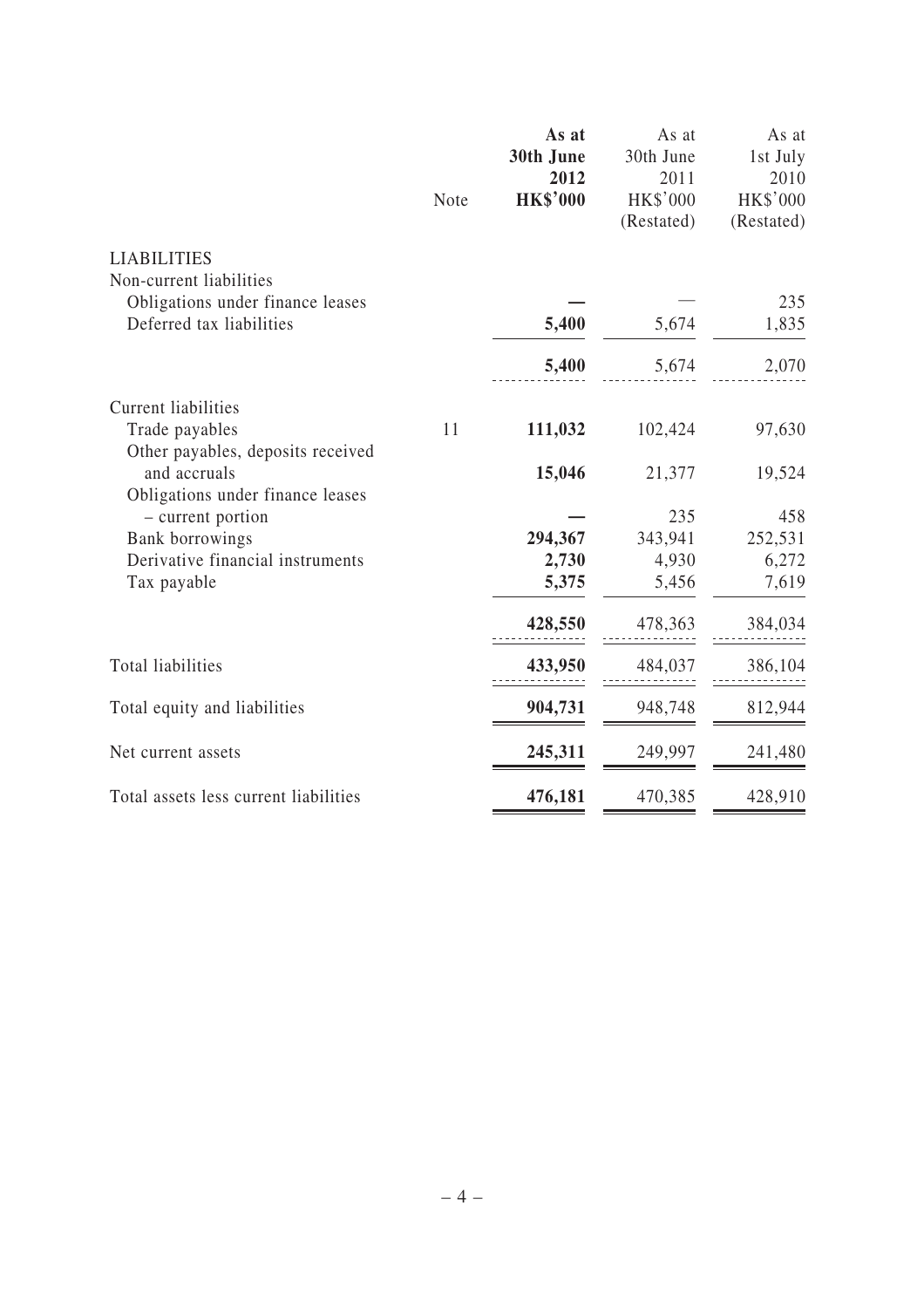Notes:

### **1. Basis of preparation**

 The consolidated financial statements of the Company have been prepared in accordance with Hong Kong Financial Reporting Standards ("HKFRS"). The consolidated financial statements have been prepared under the historical cost convention, as modified by the revaluation of investment properties, available-for-sale financial asset, financial assets and financial liabilities (including derivative instruments) at fair value through profit or loss, which are carried at fair value.

 The preparation of financial statements in conformity with HKFRS requires the use of certain critical accounting estimates. It also requires management to exercise its judgement in the process of applying the Group's accounting policies.

- (a) Effect of adopting amendments/revises to standards and interpretations
	- (i) In December 2010, the HKICPA amended Hong Kong Accounting Standard ("HKAS") 12, "Income Taxes", to introduce an exception to the principle for the measurement of deferred tax assets or liabilities arising on an investment property measured at fair value. It introduced a rebuttable presumption that an investment property measured at fair value is recovered entirely through sale. This presumption is rebutted if the investment property is depreciable and is held by within a business model whose objective is to consume substantially all of the economic benefits embodied in the investment property over time, rather than through sale.

 The amendment is applicable retrospectively to annual periods beginning on or after 1st January 2012 and the Group has early adopted this amendment retrospectively for the financial year ended 30th June 2012. Prior to the amendment, deferred taxation on investment properties at fair value is measured to reflect the tax consequences of recovering the carrying amounts of investment properties through use. The Group has reassessed the business models of the Group's investment properties located in Hong Kong and the People's Republic of China (the "PRC") individually. The carrying values of investment properties held by the Group are expected to be recovered through sales.

 The amendment has been applied retrospectively and the comparative figures for 2011 have been restated to reflect the change in accounting policy, as summarised below.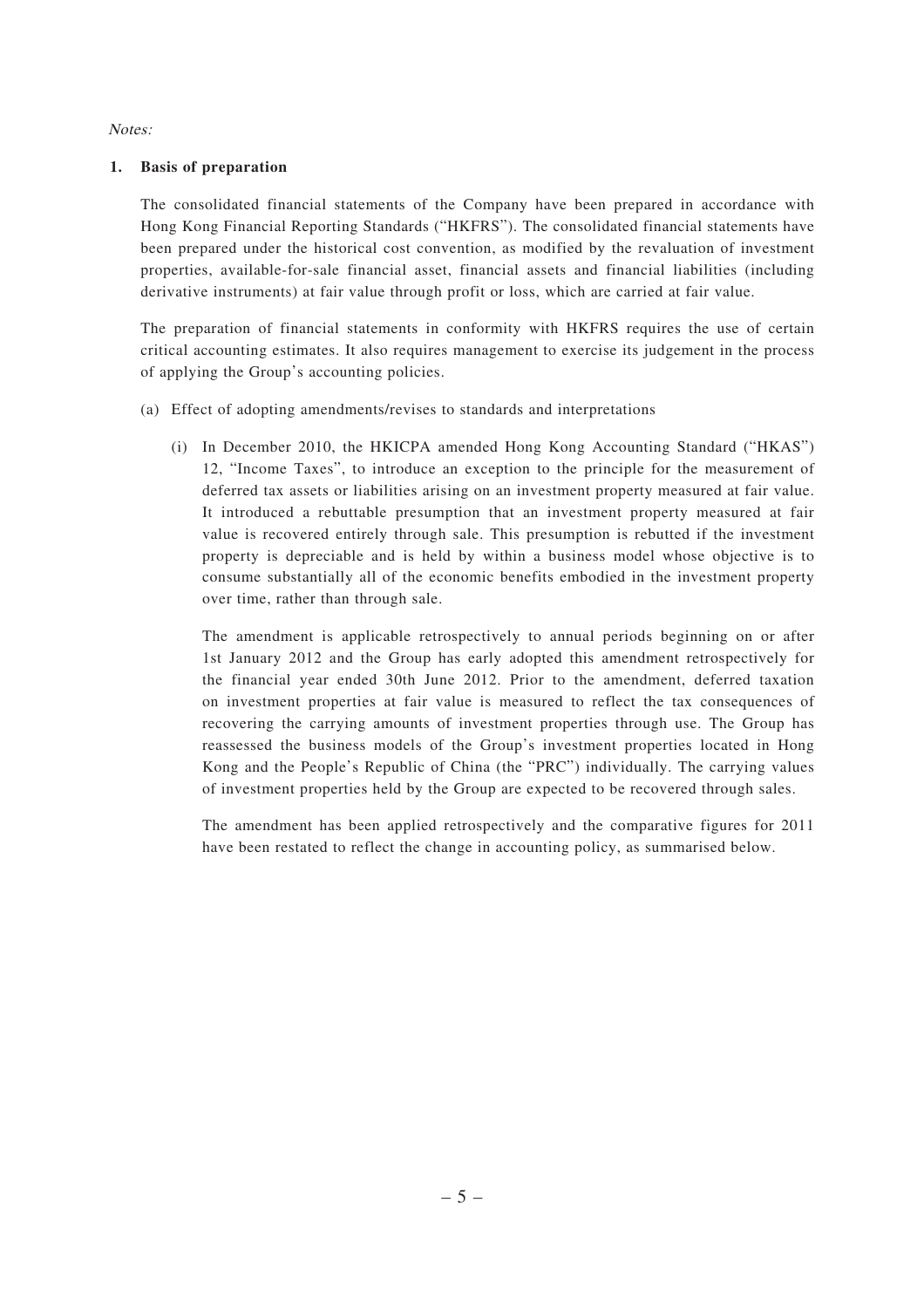The effect of the adoption of HKAS 12 (Amendment) is as follows:

### **Effect on consolidated balance sheet**

|                                    | As at           | As at           | As at    |
|------------------------------------|-----------------|-----------------|----------|
|                                    | 30th June       | 30th June       | 1st July |
|                                    | 2012            | 2011            | 2010     |
|                                    | <b>HK\$'000</b> | <b>HK\$'000</b> | HK\$'000 |
| Decrease in deferred tax liability | (5,047)         | (2, 433)        | (3,406)  |
| Increase in retained earnings      | 4,620           | 2,014           | 2,628    |
| Increase in revaluation reserve    | 427             | 419             | 778      |

### **Effect on consolidated income statement**

|                                                      | For the         | For the    |
|------------------------------------------------------|-----------------|------------|
|                                                      | year ended      | year ended |
|                                                      | 30th June       | 30th June  |
|                                                      | 2012            | 2011       |
|                                                      | <b>HK\$'000</b> | HK\$'000   |
| Decrease/(increase) income tax expenses              | 2,606           | (614)      |
| Increase/(decrease) in profit attributable to equity |                 |            |
| holders the Company                                  | 2,606           | (614)      |
| Increase/(decrease) in basic earnings per share      |                 |            |
| for the profit attributable to equity holders        |                 |            |
| of the Company (HK cents per share)                  | 0.71            | (0.17)     |
| Increase/(decrease) in diluted earnings per share    |                 |            |
| for the profit attributable to equity holders        |                 |            |
| of the Company (HK cents per share)                  | 0.71            | (0.17)     |
|                                                      |                 |            |

(ii) The following amendments/revises to standards and interpretations are mandatory for the financial year ended 30th June 2012. The adoption of these amendments/revises to standards and interpretations does not have any significant impact to the results and financial position of the Group.

| HKFRSs (Amendment)                                                                                                | Improvements to HKFRSs 2010                                                 |
|-------------------------------------------------------------------------------------------------------------------|-----------------------------------------------------------------------------|
| HKFRS 1 (Amendment)                                                                                               | Severe Hyperinflation and Removal of<br>Fixed Dates for First-time Adopters |
| HKFRS 7 (Amendment)                                                                                               | Disclosures - Transfers of Financial Assets                                 |
| HKAS 24 (Revised)                                                                                                 | Related Party disclosures                                                   |
| Hong Kong International Financial<br>Reporting Interpretations Committee<br>$("HK(IFRIC)" )$ – Int 14 (Amendment) | Prepayments of a Minimum Funding<br>Requirement                             |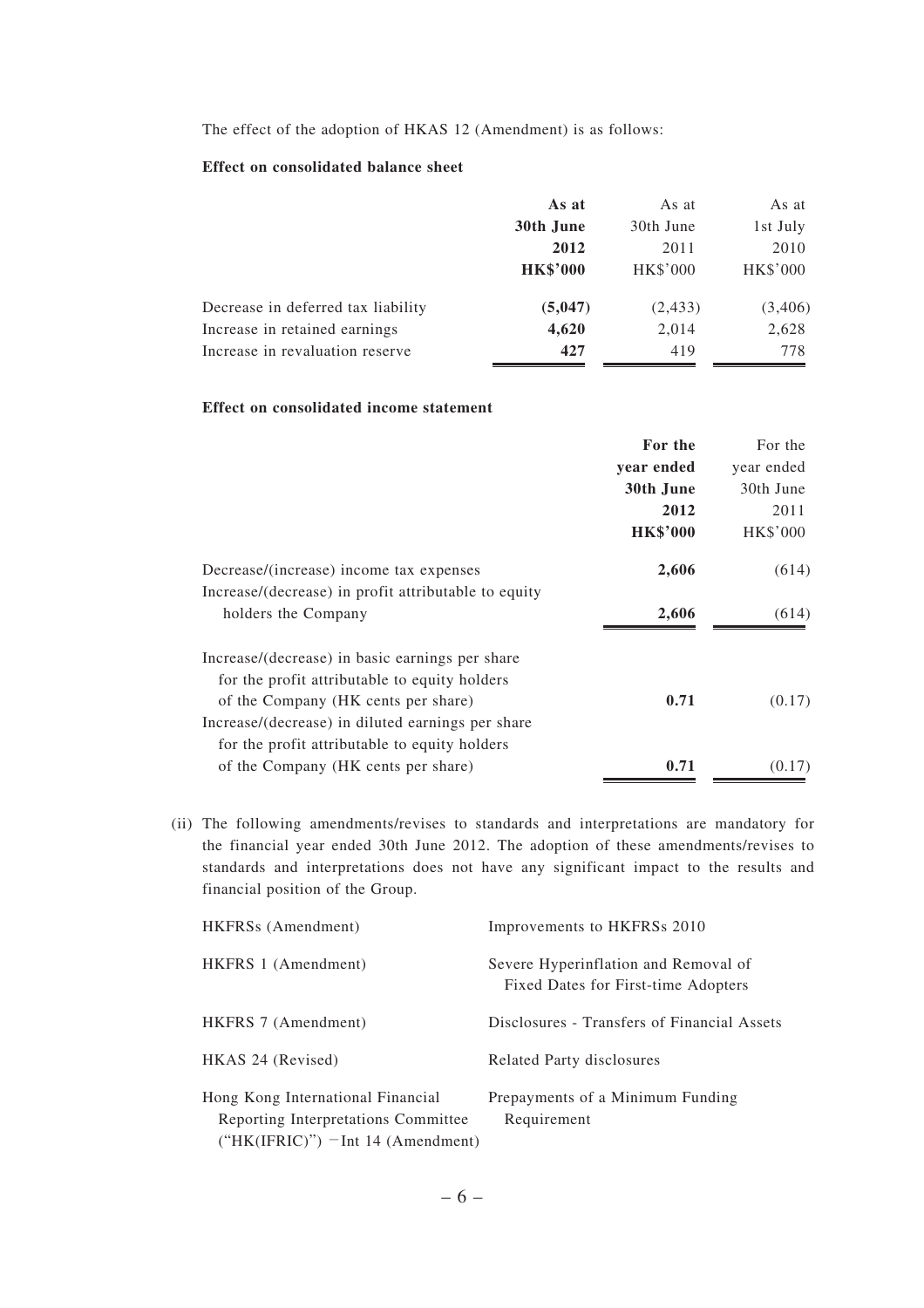(b) The following new standards, amendments to standards and interpretations have been issued but are not effective for the year ended 30th June 2012 and have not been early adopted:

| HKFRS 1 (Amendment) Government Loans <sup>2</sup> |                                                                                                                                              |
|---------------------------------------------------|----------------------------------------------------------------------------------------------------------------------------------------------|
|                                                   | HKFRS 7 (Amendment) Disclosures - Offsetting Financial Assets and Financial Liabilities <sup>2</sup>                                         |
| HKFRS 9                                           | Financial Instruments <sup>4</sup>                                                                                                           |
| <b>HKFRS 10</b>                                   | Consolidated Financial Statements <sup>2</sup>                                                                                               |
| HKFRS 11                                          | Joint Arrangements <sup>2</sup>                                                                                                              |
| HKFRS 12                                          | Disclosure of Interests in Other Entities <sup>2</sup>                                                                                       |
| HKFRS 13                                          | Fair Value Measurement <sup>2</sup>                                                                                                          |
| HKAS 1 (Amendment)                                | Presentation of Items of Other Comprehensive Income <sup>1</sup>                                                                             |
| HKAS 19 (2011)                                    | Employee Benefits <sup>2</sup>                                                                                                               |
| HKAS 27 (2011)                                    | Separate Financial Statements <sup>2</sup>                                                                                                   |
| HKAS 28 (2011)                                    | Investments in Associates and Joint Ventures <sup>2</sup>                                                                                    |
| HKAS 32 (Amendment)                               | Offsetting Financial Assets and Financial Liabilities <sup>3</sup>                                                                           |
| HK (IFRIC) - Int 20                               | Stripping Costs in the Production Phase of a Surface Mine <sup>2</sup>                                                                       |
| HKFRSs (Amendment)                                | Annual Improvement 2009-2011 Cycle <sup>2</sup>                                                                                              |
| $\mathbf{1}$<br>$\overline{c}$                    | Effective for the Group for annual period beginning on 1st July 2012<br>Effective for the Group for annual period beginning on 1st July 2013 |

3 Effective for the Group for annual period beginning on 1st July 2014

4

Effective for the Group for annual period beginning on 1st July 2015

 The Directors anticipate that the adoption of the new standards, amendments to standards and interpretation will not result in a significant impact on the results and financial position of the Group.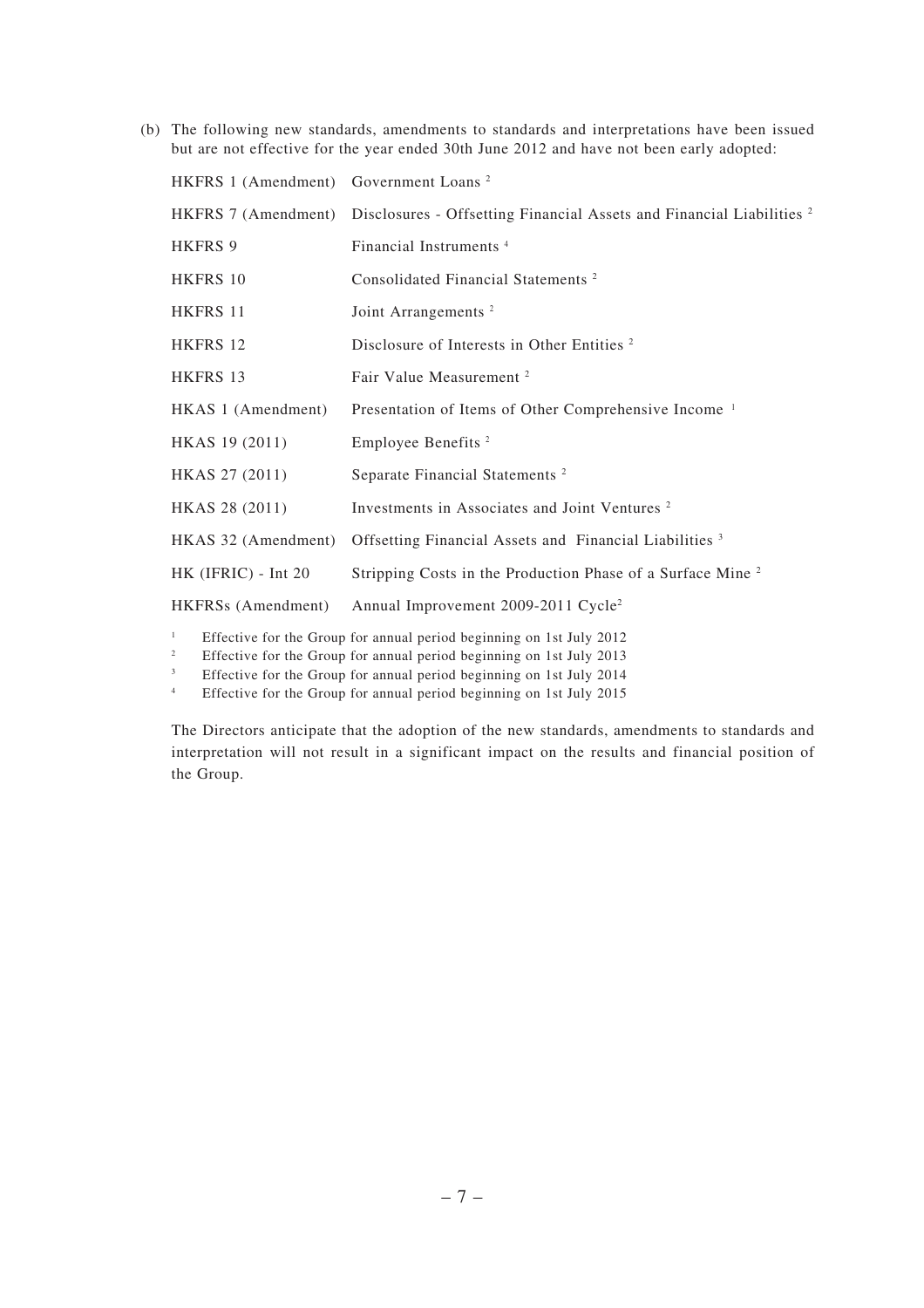#### **2. Revenue and segment information**

|                                 | 2012            | 2011      |
|---------------------------------|-----------------|-----------|
|                                 | <b>HK\$'000</b> | HK\$'000  |
| Turnover                        |                 |           |
| Sales of goods                  | 1,639,990       | 1,687,434 |
| Provision of logistics services | 426             | 253       |
|                                 | 1,640,416       | 1,687,687 |
|                                 |                 |           |

 The Group is principally engaged in the manufacturing and trading of plastic materials, pigments, colorants, compounded plastic resins and engineering plastic products.

 The chief operating decision-maker ("CODM") has been identified as the Executive Directors of the Company. Management has determined the operating segments based on the reports reviewed by the CODM that are used to assess performance and allocate resources. The CODM considers the business from the operations nature and the type of products perspective, including the trading of plastic materials ("Trading"), manufacturing and sale of colorants, pigments and compounded plastic resins ("Colorants"), manufacturing and sale of engineering plastic products ("Engineering plastics") and other corporate and business activities ("Others").

 Each of the Group's operating segments represents a strategic business unit that is managed by different business unit leaders. Inter-segment transactions are entered into under the normal commercial terms and conditions that would also be available to unrelated third parties. Information provided to the CODM is measured in a manner consistent with that in the consolidated financial statements.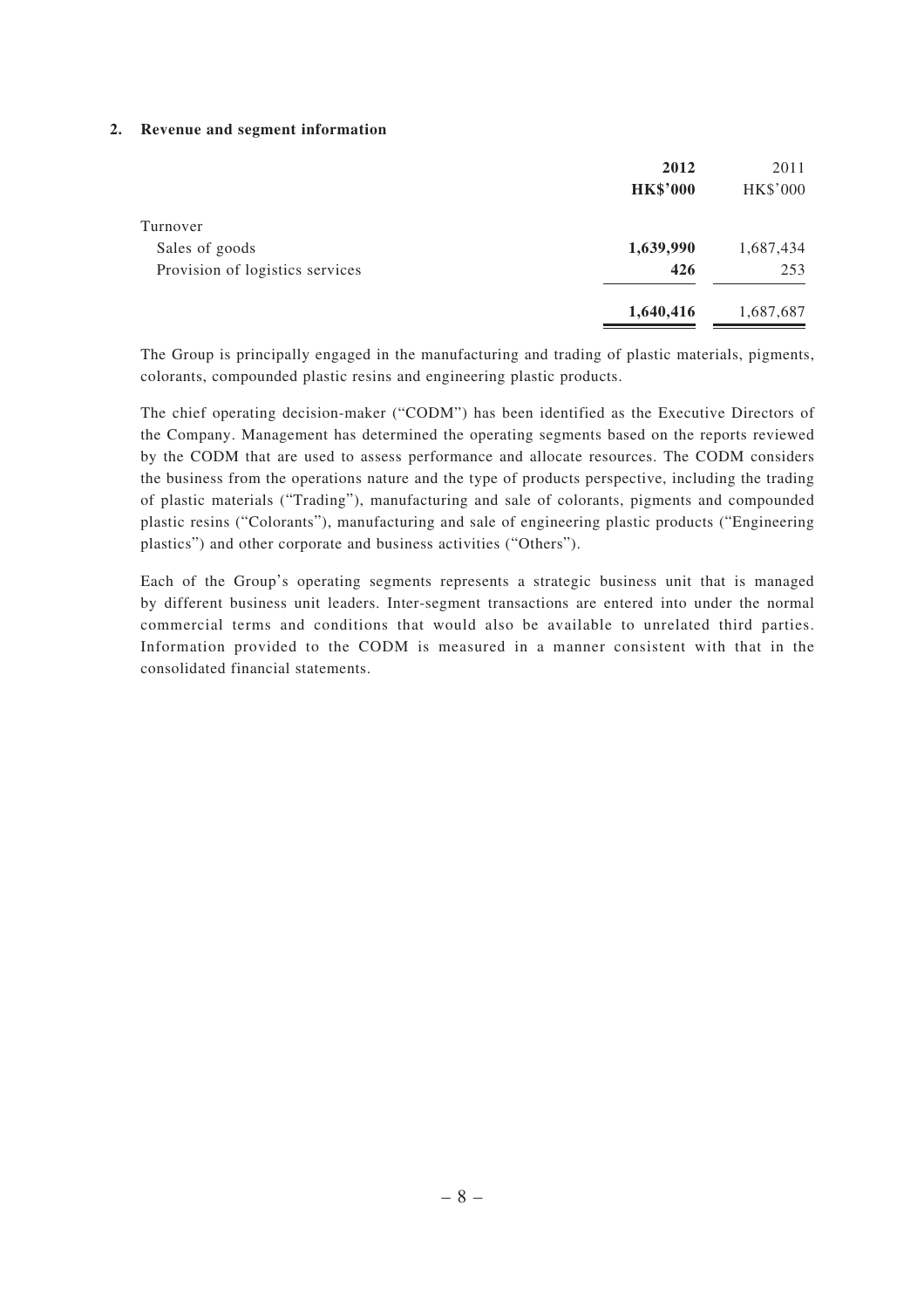The segment information provided to the CODM for the reportable segments for the year ended 30th June 2012 is as follows:

|                                                                             |                 |                 | Engineering     |                 |                   |  |  |
|-----------------------------------------------------------------------------|-----------------|-----------------|-----------------|-----------------|-------------------|--|--|
|                                                                             | <b>Trading</b>  | Colorants       | plastics        | <b>Others</b>   | Group             |  |  |
|                                                                             | <b>HK\$'000</b> | <b>HK\$'000</b> | <b>HK\$'000</b> | <b>HK\$'000</b> | <b>HK\$'000</b>   |  |  |
| Turnover                                                                    |                 |                 |                 |                 |                   |  |  |
| - Gross revenue                                                             | 1,058,108       | 374,868         | 247,446         | 2,608           | 1,683,030         |  |  |
| - Inter-segment revenue                                                     | (15,906)        | (14, 280)       | (12, 428)       |                 | (42, 614)         |  |  |
| Revenue from external customers                                             | 1,042,202       | 360,588         | 235,018         | 2,608           | 1,640,416         |  |  |
| Segment results                                                             | (45, 253)       | 34,128          | 18,997          | 13,425          | 21,297            |  |  |
| Finance income                                                              | 54              | 234             | 16              | 6               | 310               |  |  |
| Finance costs                                                               | (7, 283)        | (1, 384)        | (1, 510)        | (65)            | (10, 242)         |  |  |
| (Loss)/profit before income tax<br>Income tax expense                       | (52, 482)       | 32,978          | 17,503          | 13,366          | 11,365<br>(8,230) |  |  |
| Profit for the year                                                         |                 |                 |                 |                 | 3,135             |  |  |
| Non-controlling interests                                                   |                 |                 |                 |                 | (1,770)           |  |  |
| Profit attributable to equity                                               |                 |                 |                 |                 |                   |  |  |
| holders of the Company                                                      |                 |                 |                 |                 | 1,365             |  |  |
| Other information:                                                          |                 |                 |                 |                 |                   |  |  |
| Additions to non-current<br>assets (other than<br>financial instruments and |                 |                 |                 |                 |                   |  |  |
| deferred tax assets)                                                        | 459             | 4,255           | 8,647           | 297             | 13,658            |  |  |
| Depreciation of property,                                                   |                 |                 |                 |                 |                   |  |  |
| plant and equipment                                                         | 455             | 7,419           | 8,057           | 1,362           | 17,293            |  |  |
| Amortisation of leasehold                                                   |                 |                 |                 |                 |                   |  |  |
| land and land use rights                                                    | 33              | 200             | 32              | 79              | 344               |  |  |
| Provision for/(reversal of)                                                 |                 |                 |                 |                 |                   |  |  |
| impairment of inventories                                                   | 1,579           | 267             | (96)            | (2, 432)        | (682)             |  |  |
| Provision for/(reversal of)                                                 |                 |                 |                 |                 |                   |  |  |
| impairment of trade receivables                                             |                 | 274             | (92)            |                 | 182               |  |  |
| Unrealised fair value loss on                                               |                 |                 |                 |                 |                   |  |  |
| derivative financial instruments                                            | 680             |                 |                 |                 | 680               |  |  |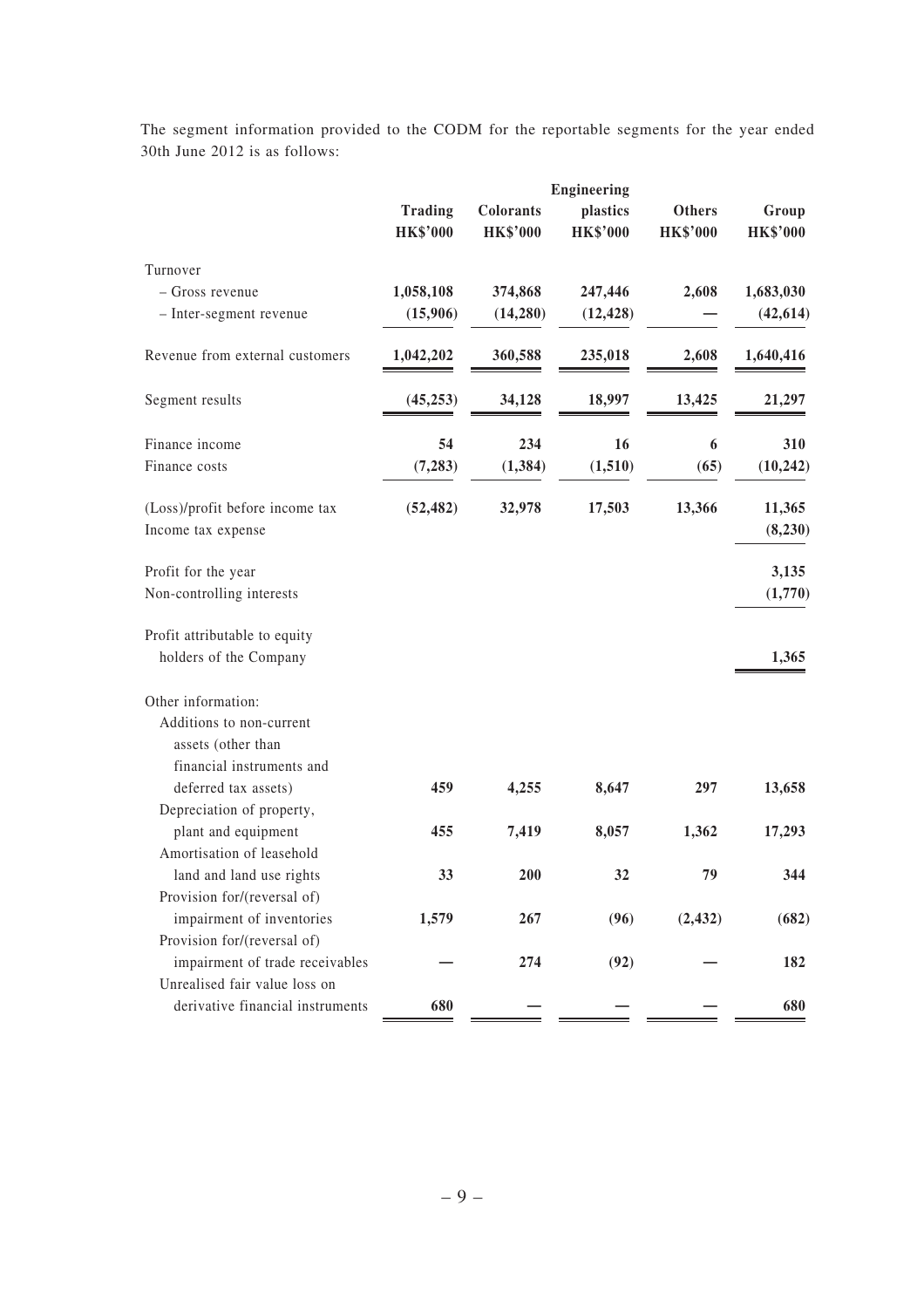The segment information provided to the CODM for the reportable segments as at 30th June 2012 is as follows:

|                     |                                   |                                     | <b>Engineering</b>          |                                  |                          |
|---------------------|-----------------------------------|-------------------------------------|-----------------------------|----------------------------------|--------------------------|
|                     | <b>Trading</b><br><b>HK\$'000</b> | <b>Colorants</b><br><b>HK\$'000</b> | plastics<br><b>HK\$'000</b> | <b>Others</b><br><b>HK\$'000</b> | Group<br><b>HK\$'000</b> |
| Segment assets      | 362,093                           | 301,613                             | 173,534                     | 67,491                           | 904,731                  |
| Total assets        |                                   |                                     |                             |                                  | 904,731                  |
| Segment liabilities | 80,737                            | 33,378                              | 21,953                      | 3,515                            | 139,583                  |
| <b>Borrowings</b>   | 229,435                           | 17,284                              | 45,727                      | 1,921                            | 294,367                  |
| Total liabilities   |                                   |                                     |                             |                                  | 433.950                  |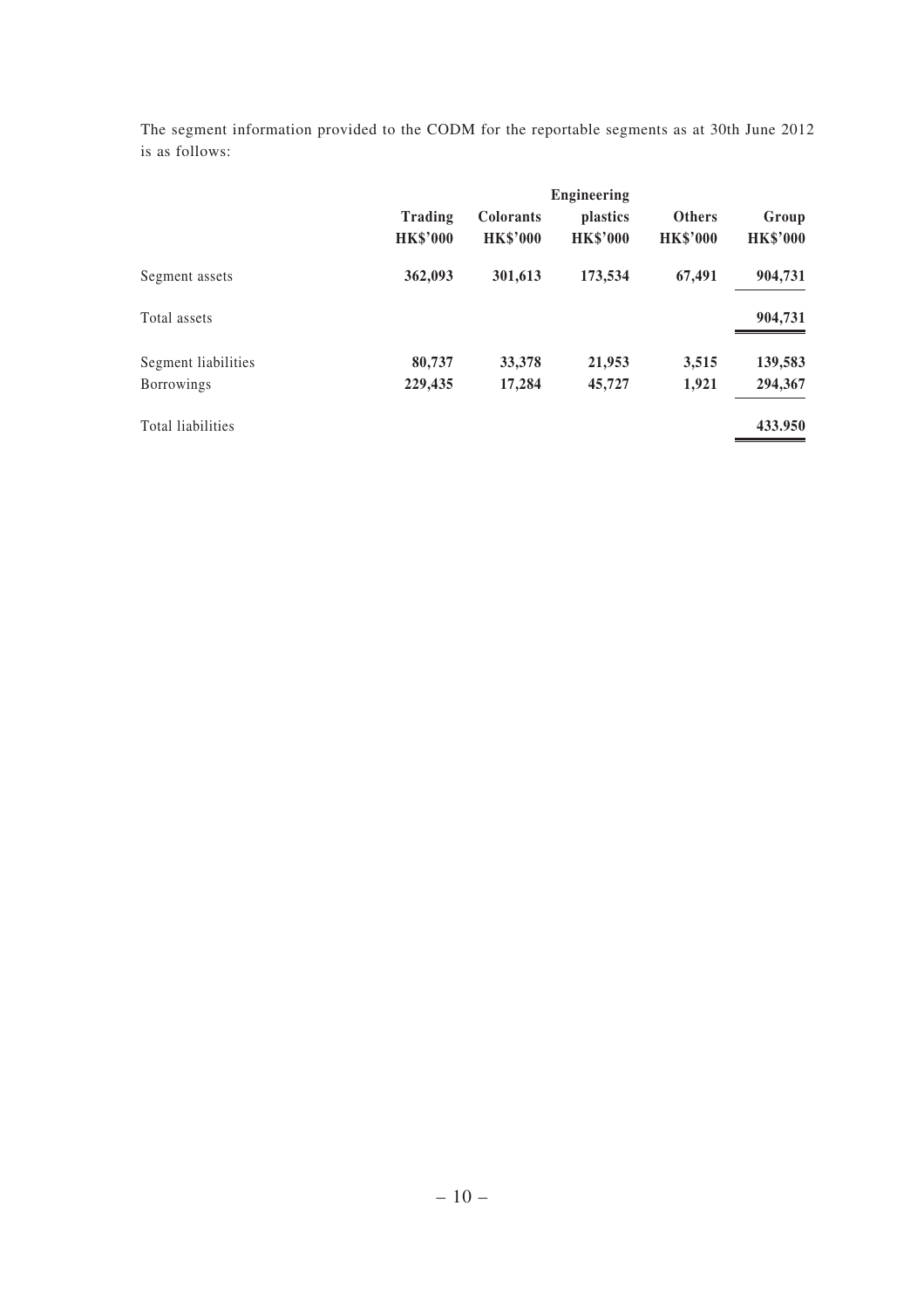|                                                                               | Trading<br>HK\$'000 | Colorants<br>HK\$'000 | Engineering<br>plastics<br>HK\$'000 | Others<br>HK\$'000 | Group<br>HK\$'000<br>(Restated) |
|-------------------------------------------------------------------------------|---------------------|-----------------------|-------------------------------------|--------------------|---------------------------------|
| Turnover                                                                      |                     |                       |                                     |                    |                                 |
| - Gross revenue                                                               | 1,388,226           | 466,638               | 518,621                             | 2,171              | 2,375,656                       |
| - Inter-segment revenue                                                       | (281, 878)          | (156, 964)            | (249, 127)                          |                    | (687,969)                       |
| Revenue from external customers                                               | 1,106,348           | 309,674               | 269,494                             | 2,171              | 1,687,687                       |
| Segment results                                                               | 8,033               | 20,179                | 26,897                              | (1,208)            | 53,901                          |
| Share of loss of an<br>associated company                                     |                     |                       |                                     | (184)              | (184)                           |
| Finance income                                                                | 53                  | 184                   | 2                                   |                    | 239                             |
| Finance costs                                                                 | (4, 877)            | (1, 335)              | (1, 334)                            | (68)               | (7,614)                         |
| Profit/(loss) before income tax<br>Income tax expense                         | 3,209               | 19,028                | 25,565                              | (1,460)            | 46,342<br>(11,161)              |
| Profit for the year                                                           |                     |                       |                                     |                    | 35,181                          |
| Non-controlling interests                                                     |                     |                       |                                     |                    | (4,079)                         |
| Profit attributable to equity                                                 |                     |                       |                                     |                    |                                 |
| holders of the Company                                                        |                     |                       |                                     |                    | 31,102                          |
| Other information:                                                            |                     |                       |                                     |                    |                                 |
| Additions to non-current<br>assets (other than<br>financial instruments and   |                     |                       |                                     |                    |                                 |
| deferred tax assets)                                                          | 6,203               | 4,731                 | 23,342                              | 1,086              | 35,362                          |
| Depreciation of property,<br>plant and equipment<br>Amortisation of leasehold | 312                 | 8,395                 | 4,014                               | 1,230              | 13,951                          |
| land and land use rights                                                      | 77                  | 197                   | 32                                  | 78                 | 384                             |
| (Reversal of)/provision                                                       |                     |                       |                                     |                    |                                 |
| for impairment of inventories                                                 | (127)               | 85                    | (167)                               | 122                | (87)                            |
| Provision for/(reversal of)                                                   |                     |                       |                                     |                    |                                 |
| impairment of trade receivables                                               | 229                 | (162)                 |                                     |                    | 67                              |
| Unrealised fair value gain on                                                 |                     |                       |                                     |                    |                                 |
| derivative financial instruments                                              | (2,700)             |                       |                                     |                    | (2,700)                         |

 The segment information provided to the CODM for the reportable segments for the year ended 30th June 2011 is as follows: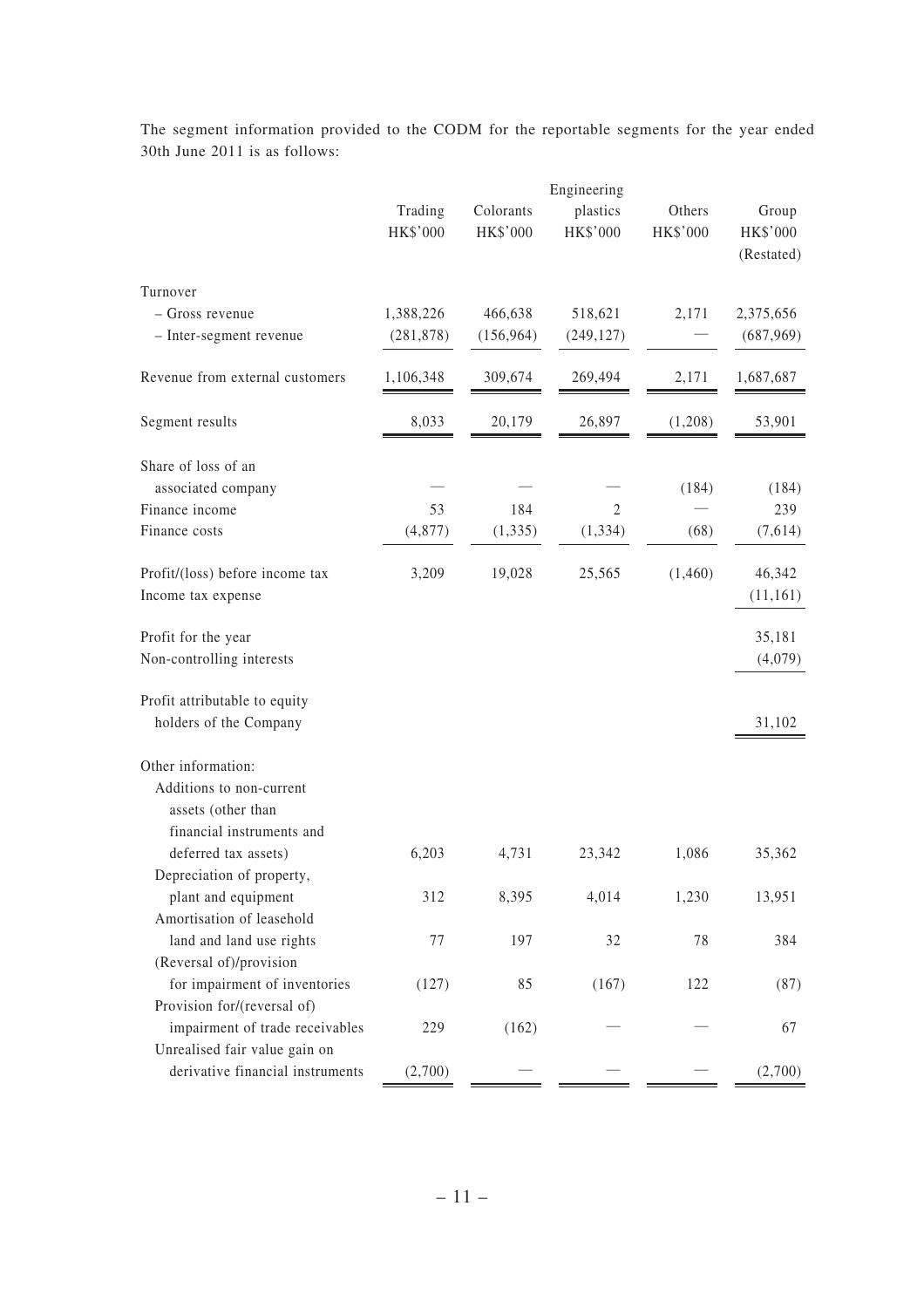|                     |                                          |                              | Engineering          |                                         |                                 |
|---------------------|------------------------------------------|------------------------------|----------------------|-----------------------------------------|---------------------------------|
|                     | Trading<br><b>HK\$'000</b><br>(Restated) | Colorants<br><b>HK\$'000</b> | plastics<br>HK\$'000 | Others<br><b>HK\$'000</b><br>(Restated) | Group<br>HK\$'000<br>(Restated) |
| Segment assets      | 387,632                                  | 270,932                      | 228,068              | 62.116                                  | 948,748                         |
| Total assets        |                                          |                              |                      |                                         | 948,748                         |
| Segment liabilities | 87,860                                   | 26,114                       | 23,135               | 2,752                                   | 139,861                         |
| <b>Borrowings</b>   | 225,161                                  | 22,892                       | 91,937               | 4,186                                   | 344,176                         |
| Total liabilities   |                                          |                              |                      |                                         | 484,037                         |

 The segment information provided to the CODM for the reportable segments for the year ended 30th June 2011 is as follows:

The entity is domiciled in Hong Kong. The revenue from external customers attributed to Hong Kong for the year ended 30th June 2012 is approximately HK\$986,956,000 (2011: HK\$1,057,547,000), and the total of its revenue from external customers from other locations (mainly the PRC) is approximately HK\$653,460,000 (2011: HK\$630,140,000).

At 30th June 2012, the total of non-current assets other than financial instruments and deferred tax assets (there are no employment benefit assets and rights arising under insurance contracts) located in Hong Kong is approximately HK\$124,514,000 (2011: HK\$126,506,000), and the total of these non-current assets located in other locations (mainly the PRC) is approximately HK\$99,611,000 (2011: HK\$86,765,000).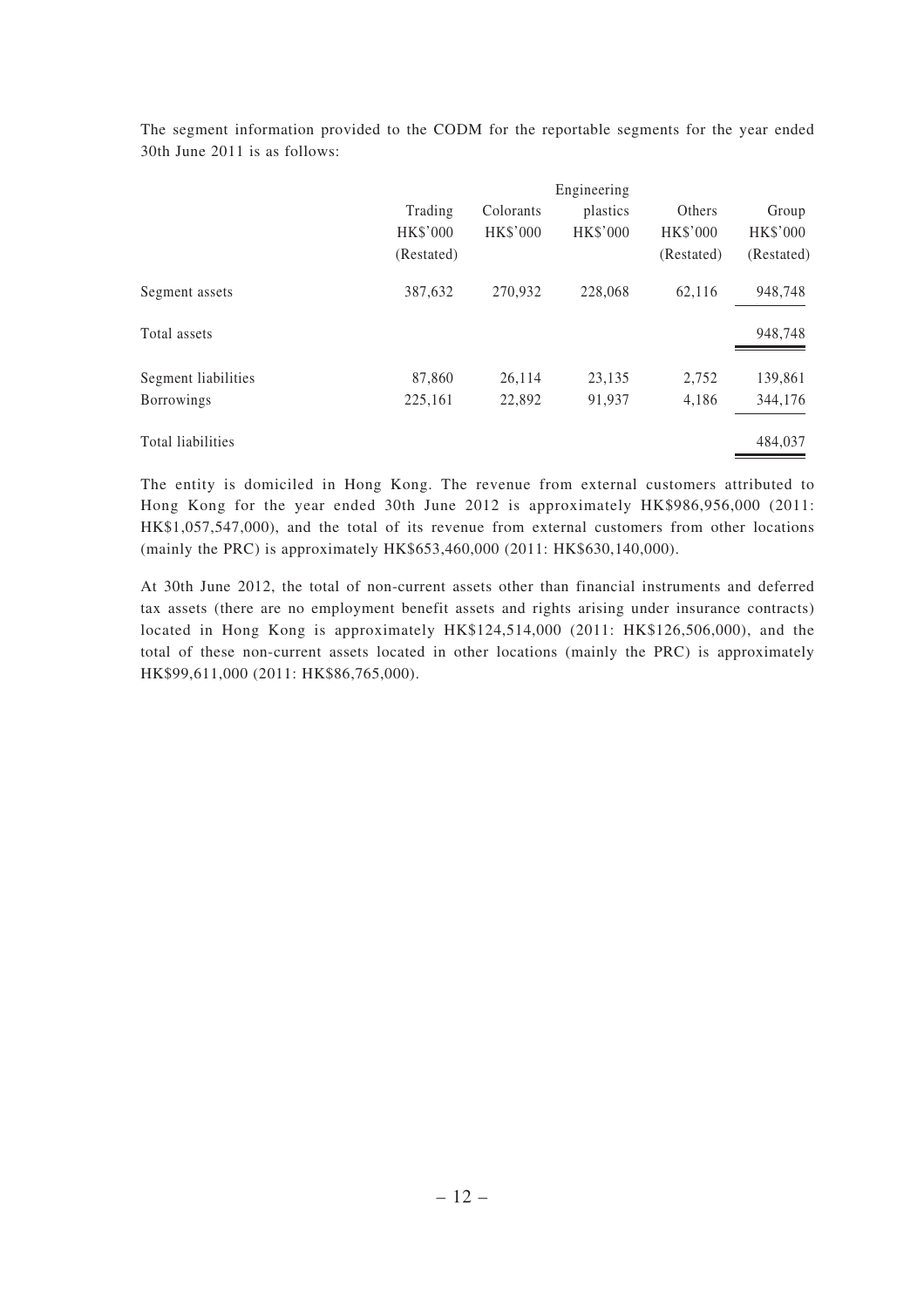### **3. Other income**

|               | 2012            | 2011            |
|---------------|-----------------|-----------------|
|               | <b>HK\$'000</b> | <b>HK\$'000</b> |
| Rental income | 3,643           | 3,364           |

Outgoings in respect of investment properties amounted to approximately HK\$139,000 (2011: HK\$125,000).

## **4. Other gains, net**

|                                                                               | 2012<br><b>HK\$'000</b> | 2011<br><b>HK\$'000</b> |
|-------------------------------------------------------------------------------|-------------------------|-------------------------|
| Fair value gains on investment properties<br>Derivative financial instruments | 13,073                  | 3,093                   |
| - forward foreign exchange contracts and interest                             |                         |                         |
| rate swap contracts held for trading                                          |                         |                         |
| – unrealised                                                                  | (680)                   | 2,700                   |
| – realised                                                                    | 4,958                   | 2,584                   |
| Net exchange gains                                                            | 1,153                   | 4,316                   |
| Loss on disposal of a subsidiary                                              | (120)                   |                         |
|                                                                               | 18,384                  | 12,693                  |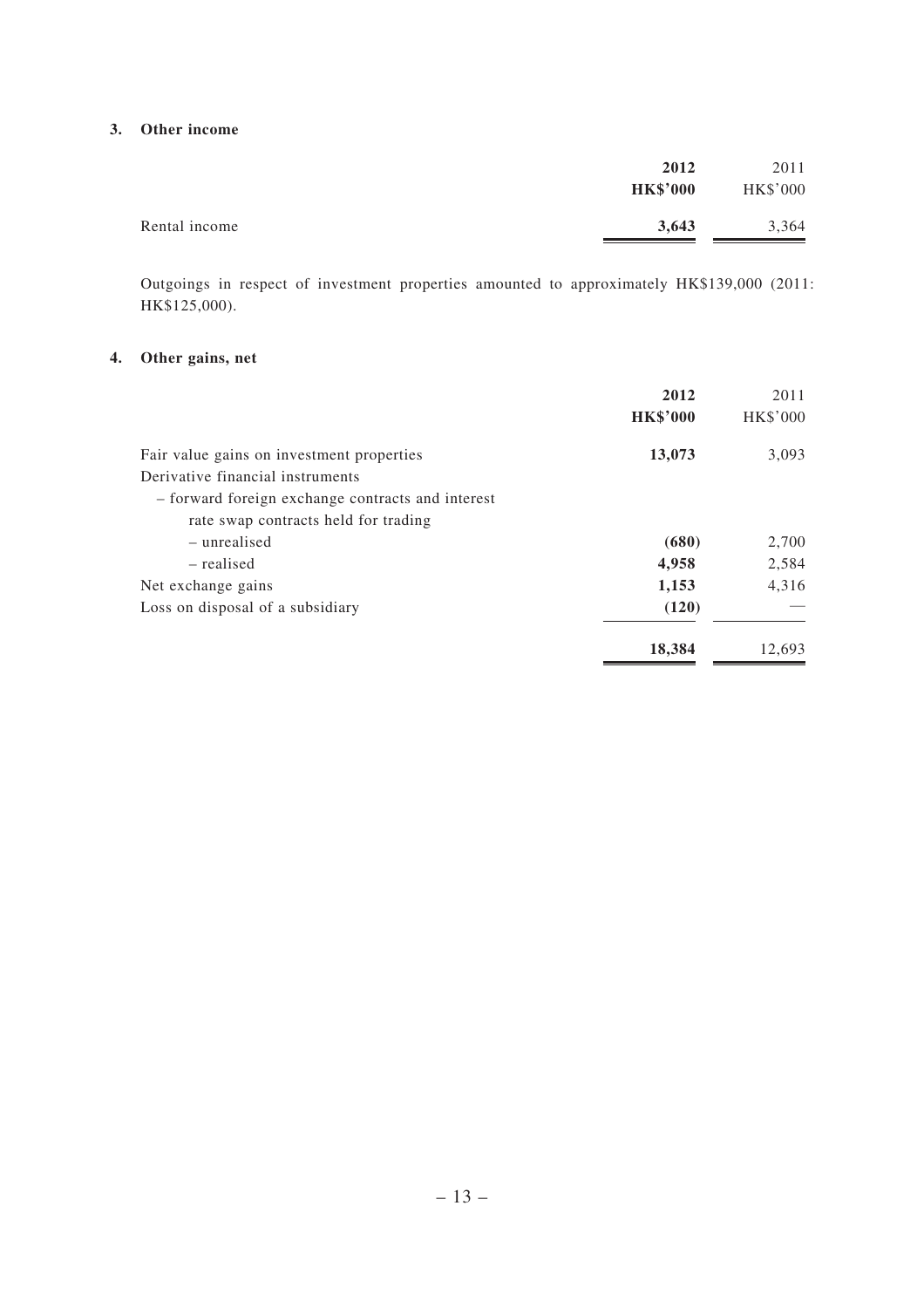# **5. Expenses by nature**

|                                                          | 2012            | 2011      |
|----------------------------------------------------------|-----------------|-----------|
|                                                          | <b>HK\$'000</b> | HK\$'000  |
| Cost of inventories sold excluding manufacturing costs   | 1,433,890       | 1,459,329 |
| Amortisation of leasehold land and land use rights       | 344             | 384       |
| Auditor's remuneration                                   | 2,391           | 2,132     |
| Depreciation:                                            |                 |           |
| - Owned property, plant and equipment                    | 16,951          | 13,438    |
| - Property, plant and equipment under                    |                 |           |
| finance leases                                           | 342             | 513       |
| Provision for impairment of trade receivables            | 182             | 67        |
| Reversal of impairment of inventories                    | (682)           | (87)      |
| Loss/(gain) on disposal of property, plant               |                 |           |
| and equipment                                            | 289             | (55)      |
| Employee benefit expenses, including                     |                 |           |
| Directors' emoluments                                    | 97,960          | 91,345    |
| Operating lease rentals in respect of land and buildings | 8,327           | 13,243    |
| Repairs and maintenance expenses                         | 3,513           | 3,707     |
| Transportation and packaging expenses                    | 20,151          | 20,019    |
| Travelling and office expenses                           | 8,090           | 7,547     |
| Utility expenses                                         | 12,098          | 12,272    |
| Other expenses                                           | 37,300          | 25,989    |
| Total cost of sales, distribution costs                  |                 |           |
| and administrative expenses                              | 1,641,146       | 1,649,843 |
| Representing:                                            |                 |           |
| Cost of sales                                            | 1,498,896       | 1,520,155 |
| Distribution costs                                       | 51,563          | 46,520    |
| Administrative expenses                                  | 90,687          | 83,168    |
|                                                          | 1,641,146       | 1,649,843 |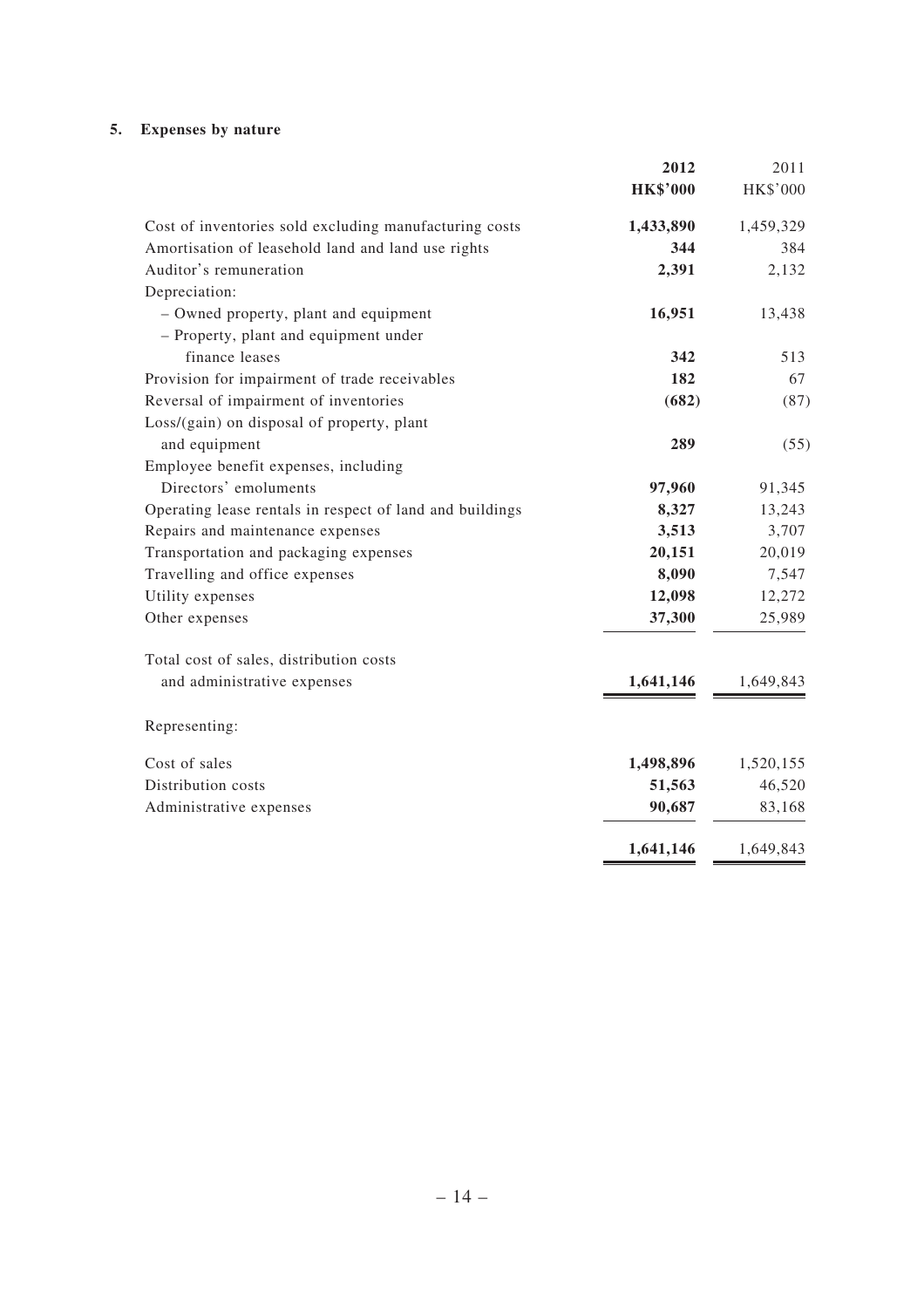#### **6. Finance income and costs**

|                                                | 2012            | 2011     |
|------------------------------------------------|-----------------|----------|
|                                                | <b>HK\$'000</b> | HK\$'000 |
| Finance income:                                |                 |          |
| - Interest income from bank deposits           | 310             | 239      |
| Finance costs:                                 |                 |          |
| - Interest on bank borrowings wholly repayable |                 |          |
| within five years                              | (10,604)        | (7,599)  |
| - Interest element of finance leases           | (2)             | (15)     |
| - Net exchange gains of financing activities   | 364             |          |
|                                                | (10, 242)       | (7,614)  |
| Finance costs, net                             | (9,932)         | (7,375)  |

### **7. Income tax expense**

Hong Kong profits tax has been provided for at the rate of 16.5% (2011: 16.5%) on the estimated assessable profit for the year. Taxation on the Group's subsidiaries established and operate in Mainland China has been calculated on the estimated assessable profit for the year at the rates of taxation as applicable to the relevant subsidiaries.

The amount of taxation charged to the consolidated income statement represents:

|                                   | 2012<br><b>HK\$'000</b> | 2011<br><b>HK\$'000</b><br>(Restated) |
|-----------------------------------|-------------------------|---------------------------------------|
| Current tax:                      |                         |                                       |
| Hong Kong profits tax             | 3,400                   | 1,945                                 |
| PRC corporate income tax          | 4,255                   | 6,930                                 |
| Under-provision in previous years | 213                     | 638                                   |
|                                   | 7,868                   | 9,513                                 |
| Deferred tax                      | 362                     | 1,648                                 |
|                                   | 8,230                   | 11,161                                |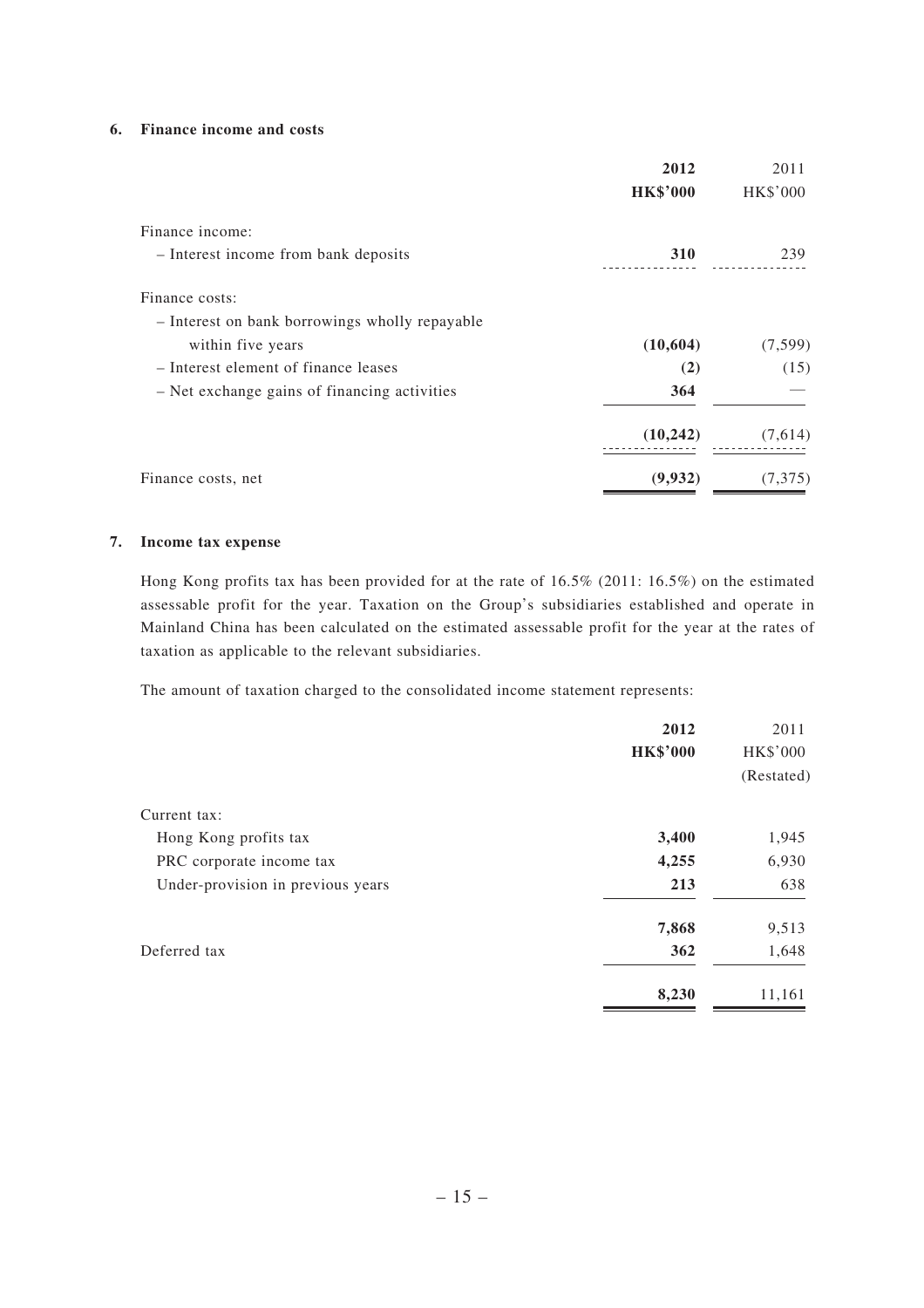#### **8. Dividends**

|                                                                                                                              | 2012<br><b>HK\$'000</b> | 2011<br>HK\$'000 |
|------------------------------------------------------------------------------------------------------------------------------|-------------------------|------------------|
| Interim, paid, of Nil (2011: HK1.0 cent) per ordinary share<br>Final, proposed, of Nil (2011: HK1.0 cent) per ordinary share |                         | 3,692<br>3,692   |
|                                                                                                                              |                         | 7.384            |

Notes:

- (a) At meetings held on 27th February 2012, the Directors resolved not to declare any interim dividend for the six months ended 31st December 2011.
- (b) At a meeting held on 21st September 2012, the Directors resolved not to delare any final dividend for the year ended 30th June 2012.
- (c) At a meeting held on 25th February 2011, the Directors declared an interim dividend of HK1.0 cent per share, totalling HK\$3,692,000 for the six months ended 31st December 2010, which was paid during the year ended 30th June 2011, and has been reflected as an appropriation of retained earnings for the year ended 30th June 2011.
- (d) At a meeting held on 27th September 2011, the Directors proposed a final dividend of HK1.0 cent per share, totalling HK\$3,692,000, which was paid during the year and has been reflected as an appropriation of retained earnings for the year ended 30th June 2012.

### **9. Earnings per share**

#### **Basic**

 Basic earnings per share is calculated by dividing the profit attributable to equity holders of the Company by the weighted average number of ordinary shares in issue during the year.

|                                                                 | 2012        | 2011<br>(Restated) |
|-----------------------------------------------------------------|-------------|--------------------|
| Profit attributable to equity holders of the Company (HK\$'000) | 1,365       | 31,102             |
| Weighted average number of ordinary shares in issue.            | 369,200,000 | 369,200,000        |
| Basic earnings per share (HK cents per share)                   | 0.37        | 8.42               |

#### **Diluted**

 Diluted earnings per share is calculated by adjusting the weighted average number of ordinary shares outstanding to assume conversion of dilutive potential ordinary shares arising from the Company's share options. Dilutive earnings per share for the years ended 30th June 2012 and 2011 equal basic earnings per share as the exercise of the outstanding share options would be anti-dilutive.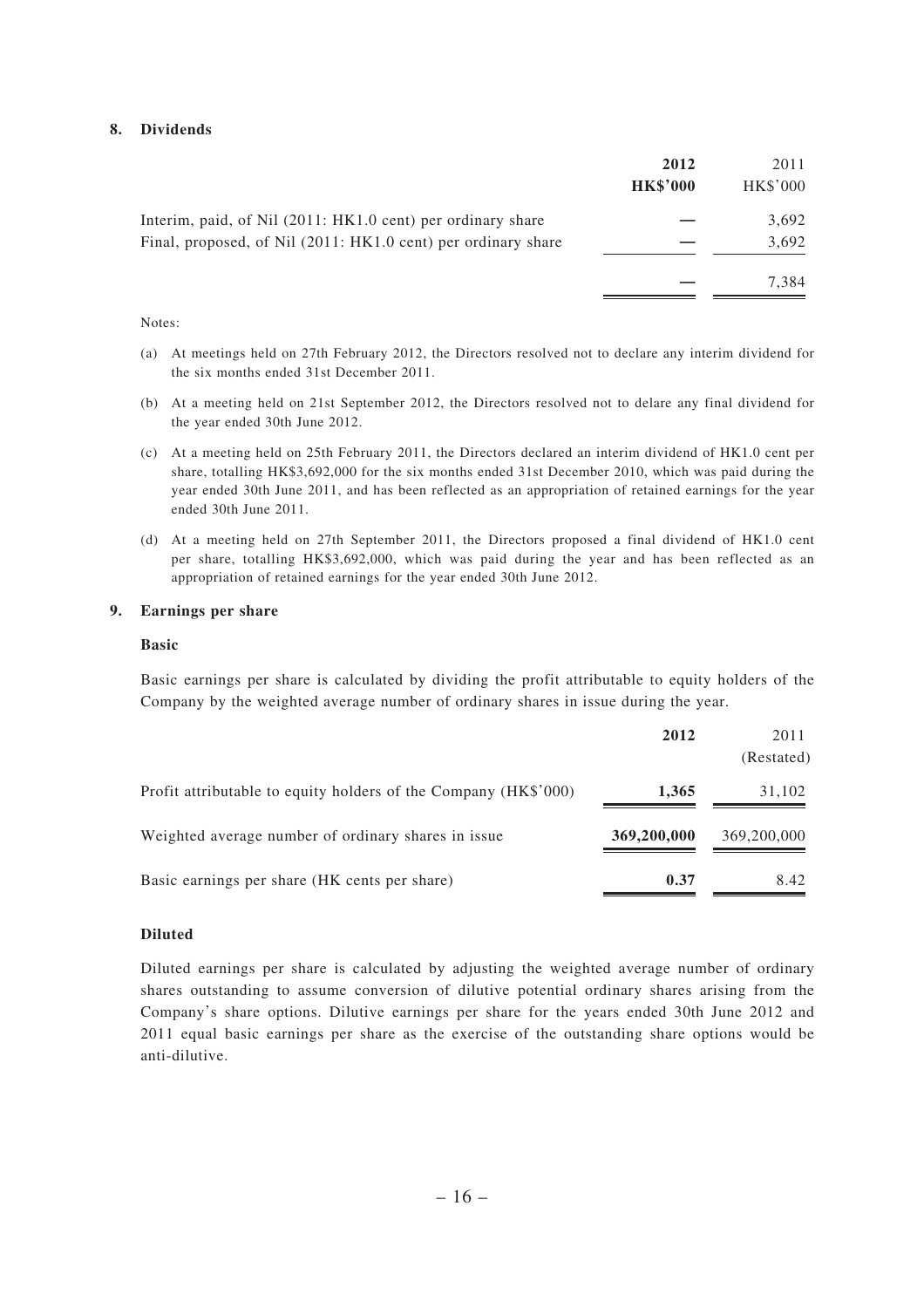#### **10. Trade and bills receivables**

|                                               | Group           |                 |  |
|-----------------------------------------------|-----------------|-----------------|--|
|                                               | 2012            | 2011            |  |
|                                               | <b>HK\$'000</b> | <b>HK\$'000</b> |  |
| Trade receivables                             | 261,774         | 245,901         |  |
| Less: provision for impairment of receivables | (2, 282)        | (2, 115)        |  |
|                                               | 259,492         | 243,786         |  |
| Bills receivable                              | 21,436          | 32,829          |  |
|                                               | 280,928         | 276,615         |  |

 The majority of the Group's sales are with credit terms of 30 to 90 days. The remaining amounts are on letter of credit or documents against payment. The ageing analysis of trade receivables by invoice date is as follows:

| Group           |          |
|-----------------|----------|
| 2012            | 2011     |
| <b>HK\$'000</b> | HK\$'000 |
| 239,254         | 220,939  |
| 15,609          | 19,751   |
| 6,911           | 5,211    |
| 261,774         | 245,901  |
|                 |          |

Bills receivable are mainly with maturity period of within 180 days.

 Certain subsidiaries of the Group transferred certain bills of exchange amounting to approximately HK\$2,083,000 (2011: HK\$3,883,000) with recourse in exchange for cash as at 30th June 2012. The transactions have been accounted for as collateralised bank advances.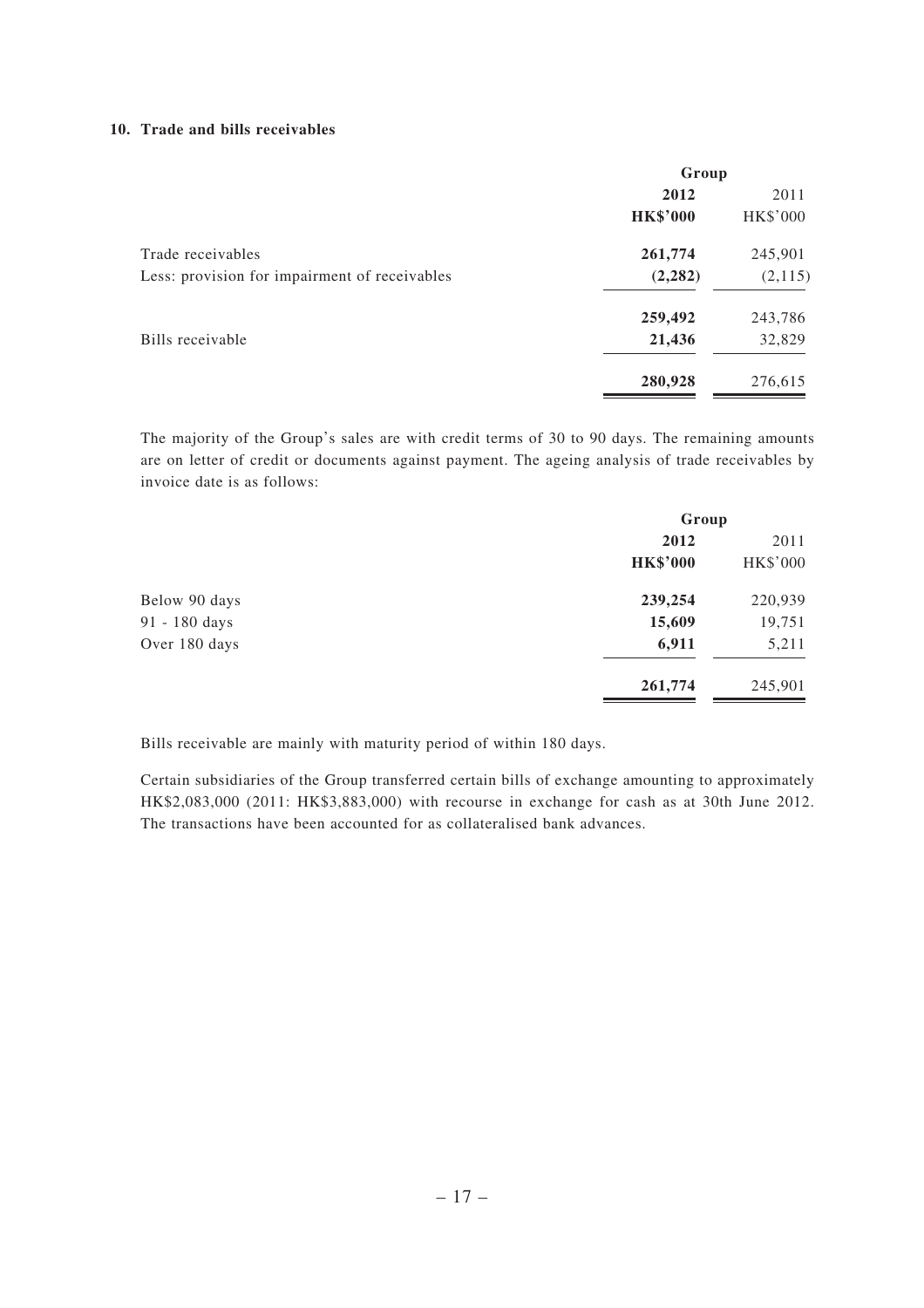### **11. Trade payables**

A majority of the suppliers are on open account. Certain suppliers grant credit period of 30 to 90 days to the Group.

The ageing analysis of the trade payables is as follows:

|               |                 | Group           |  |
|---------------|-----------------|-----------------|--|
|               | 2012            | 2011            |  |
|               | <b>HK\$'000</b> | <b>HK\$'000</b> |  |
| Below 90 days | 109,536         | 101,710         |  |
| 91 - 180 days | 715             | 218             |  |
| Over 180 days | 781             | 496             |  |
|               | 111,032         | 102,424         |  |

### **12. Commitments**

### **(a) Capital commitments**

 At 30th June 2012, the Group had the following capital commitments for addition of property, plant and equipment:

|                                 | 2012            | 2011            |
|---------------------------------|-----------------|-----------------|
|                                 | <b>HK\$'000</b> | <b>HK\$'000</b> |
| Contracted but not provided for | 6.909           | 7,360           |

### **(b) Commitment under operating leases**

 As at 30th June 2012, the Group had future aggregate minimum lease payments under noncancellable operating leases in respect of land and buildings as follows:

|                                                   | 2012<br><b>HK\$'000</b> | 2011<br>HK\$'000 |
|---------------------------------------------------|-------------------------|------------------|
| Not later than one year                           | 4,135                   | 5,400            |
| Later than one year and not later than five years | 2,321                   | 3,548            |
| Later than five years                             |                         | 32               |
|                                                   | 6,456                   | 8,980            |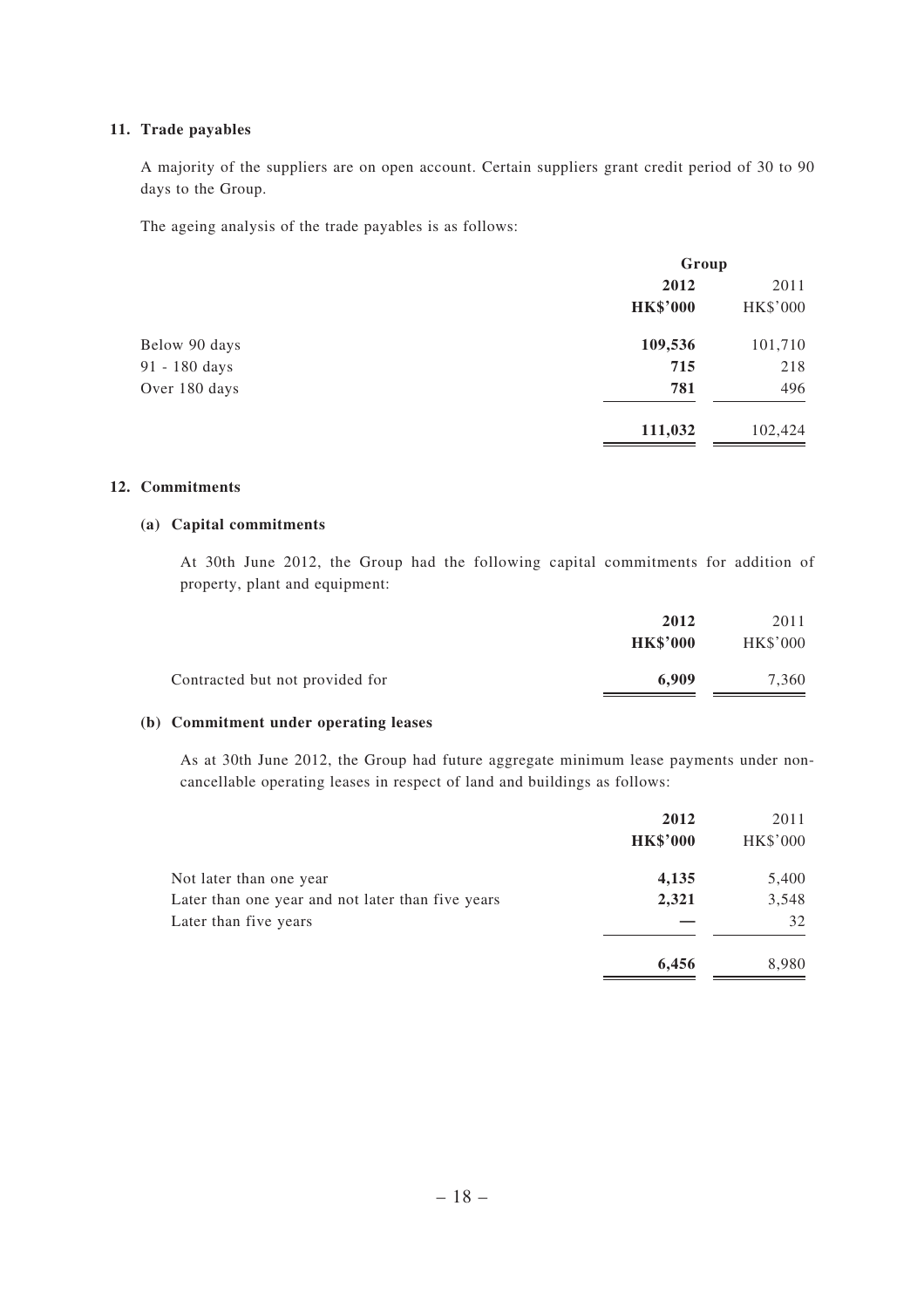## **DIVIDEND**

The Directors have resolved not to declare any final dividend for the year ended 30th June 2012.

## **CLOSURE OF REGISTER OF MEMBERS**

The register of members of the Company will be closed from Monday, 19th November 2012 to Thursday, 22nd November 2012 (both dates inclusive) during which period no transfer of shares will be registered for determining the shareholders who are entitled to attend and vote at the forthcoming Annual General Meeting. In order to be eligible to attend and vote at the meeting, all properly completed transfer forms accompanied by the relevant share certificates must be lodged with the Company's branch share registrar in Hong Kong, Union Registrars Limited, 18/F, Fook Lee Commercial Centre, Town Place, 33 Lockhart Road, Wanchai, Hong Kong not later than 4:00 p.m. on Friday, 16th November 2012.

### **BUSINESS REVIEW**

The sovereign debt crisis in Europe and the US has led to a continuous slowdown in the global economy. Consequently, the Group bolstered cost control and adjusted its business strategies, which resulted in improved business performance in the second half year. Gross profit margin rose from 8.1% in the first half year to 9.2% in the second half year, whereas the full year gross profit margin dipped modestly by 1.3% year-on-year. Gross profit maintained at the level of HK\$141,520,000. The results thus marked a turnaround from a loss position in the first half year, with profit before taxation of approximately HK\$11,365,000 reported in the second half year.

During the period under review, the Group implemented strict control to lower inventory levels and adopted effective cost control measures. Such efforts enabled the Group to maintain sales volume and turnover levels that resulted in a healthier financial position. The Group's cash at bank and on hand as at 30th June 2012 increased slightly by 12% to HK\$93,349,000 when compared to that of 31st December 2011. Gearing ratio enhanced as well, declining to 65.8% and bank borrowings dropped by 14% to HK\$294,367,000 when compared to that of 30th June 2011. The Group also maintained a healthy balance sheet.

It is worth noting that the Group achieved fruitful results in terms of seeking potential customers and developing new products and markets. It secured new orders from internationally renowned brands in the automobile and electronics sectors, among others in the year under review. Although faced with uncertain economic conditions, the Group's overall turnover declined only modestly by 3% when compared with the corresponding period last year.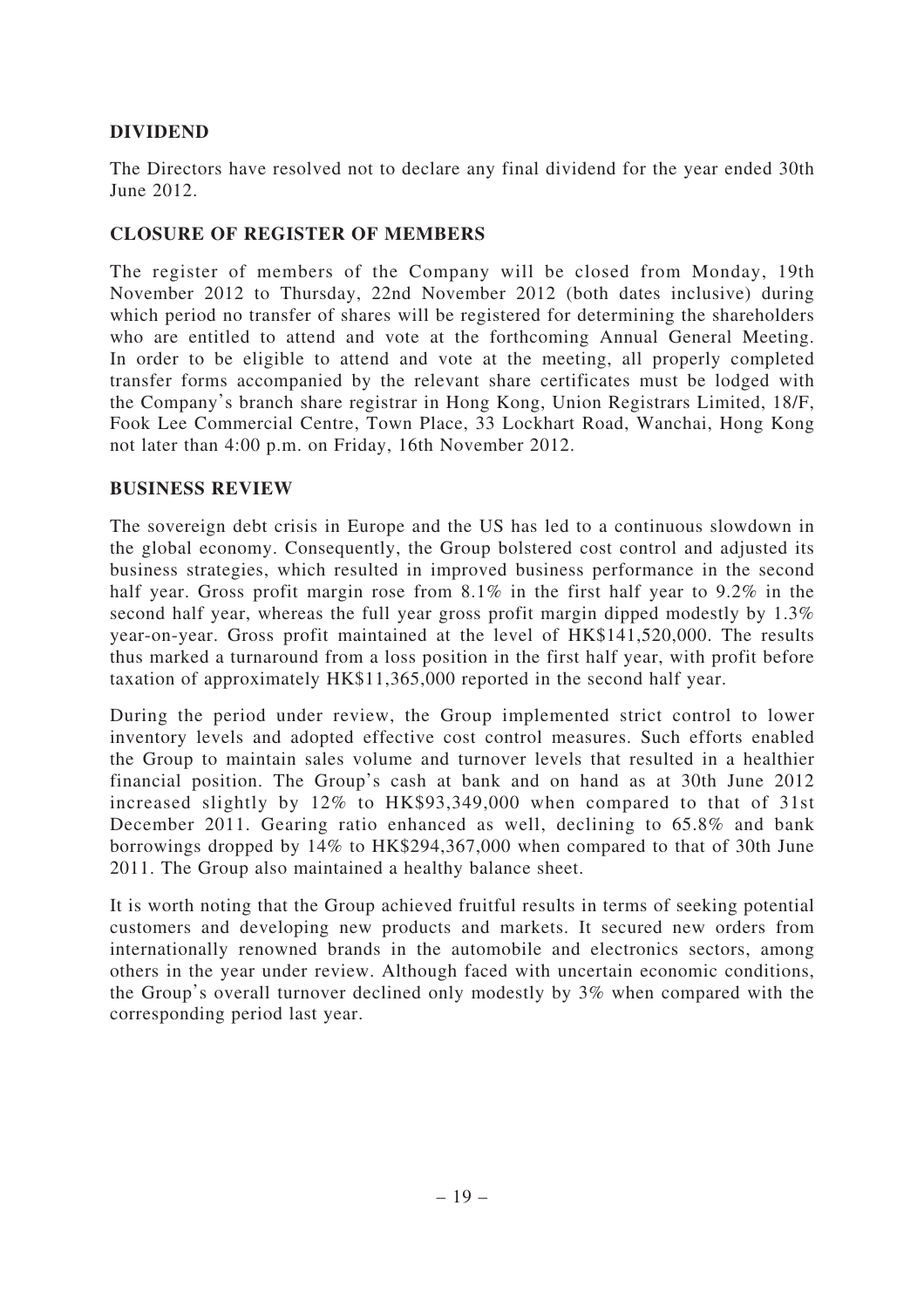Rising labour cost and inflation have however caused the Group's distribution costs and administrative expenses to increase by 11% and 9%, respectively. Moreover, the borrowing interest rates in Mainland China has continued to rise during the period under review, leading to a 35% increase in finance costs. Including the Group's other gains, such as fair value gains on investment properties, net exchange gains and unrealised fair value gains and realised gains of derivative financial instruments that amounted to approximately HK\$18,504,000, profit/loss attributable to equity holders for the year was HK\$1,365,000.

Among the three major businesses of the Group, the colorants, pigments and compound plastic resin business segment achieved the most satisfactory performance during the year. Driven by outstanding sales performance from its business in Shanghai, the Group's turnover grew by 16% to HK\$360,588,000 when compared to the same period last year. The growth was driven by the Group's efforts toward nurturing ties with customers capable of delivering higher gross profit margin. Also, the Group strengthened relationship with existing customers so as to boost order bookings. Certain food packaging customers even appointed the Group as their key supplier to centralise their orders which were previously dispersed to other suppliers. All of these developments helped drive turnover growth of this business segment. Additionally, the Shanghai subsidiary successfully penetrated the automobile market during the year and secured new orders from famous automobile brands. Thanks to the persistent efforts to control expenses, the Group managed to maintain costs at a level similar with the corresponding period last year and increased gross profit margin by approximately one percentage point. The growth in turnover also enabled the Group to achieve greater economies of scale, leading to a surge in profit before taxation of 73% to HK\$32,978,000.

Uncertainties over the macro-economy and continued slowdown in exports to Europe and the US led to the decline in overall demand for engineering plastics. Turnover of this segment decreased by 13% year on year to HK\$235,018,000 while gross profit margin remained at a similar level with the corresponding period last year. Taking into account that operating expenses doubled during the period of factory relocation, profit before taxation correspondingly dropped by 32%. However, the Group believes that the impact of the factory relocation was only temporary. Once fully operational, the new factory will help boost the Group's profitability and allow it to pursue business expansion in Mainland China. Besides the new Tai Po plant in Hong Kong having commenced operation last year, the Group also has expanded the production facility in Shanghai for the engineering plastics business this year. The new production line will not only increase capacity, but will also consolidate and expand the Group's business in Southern and Eastern China, lead to greater operational efficiency and allow it to capture a larger share of the Mainland China market. The new Shanghai production facility has begun operation during the year and has received new orders since July of this year.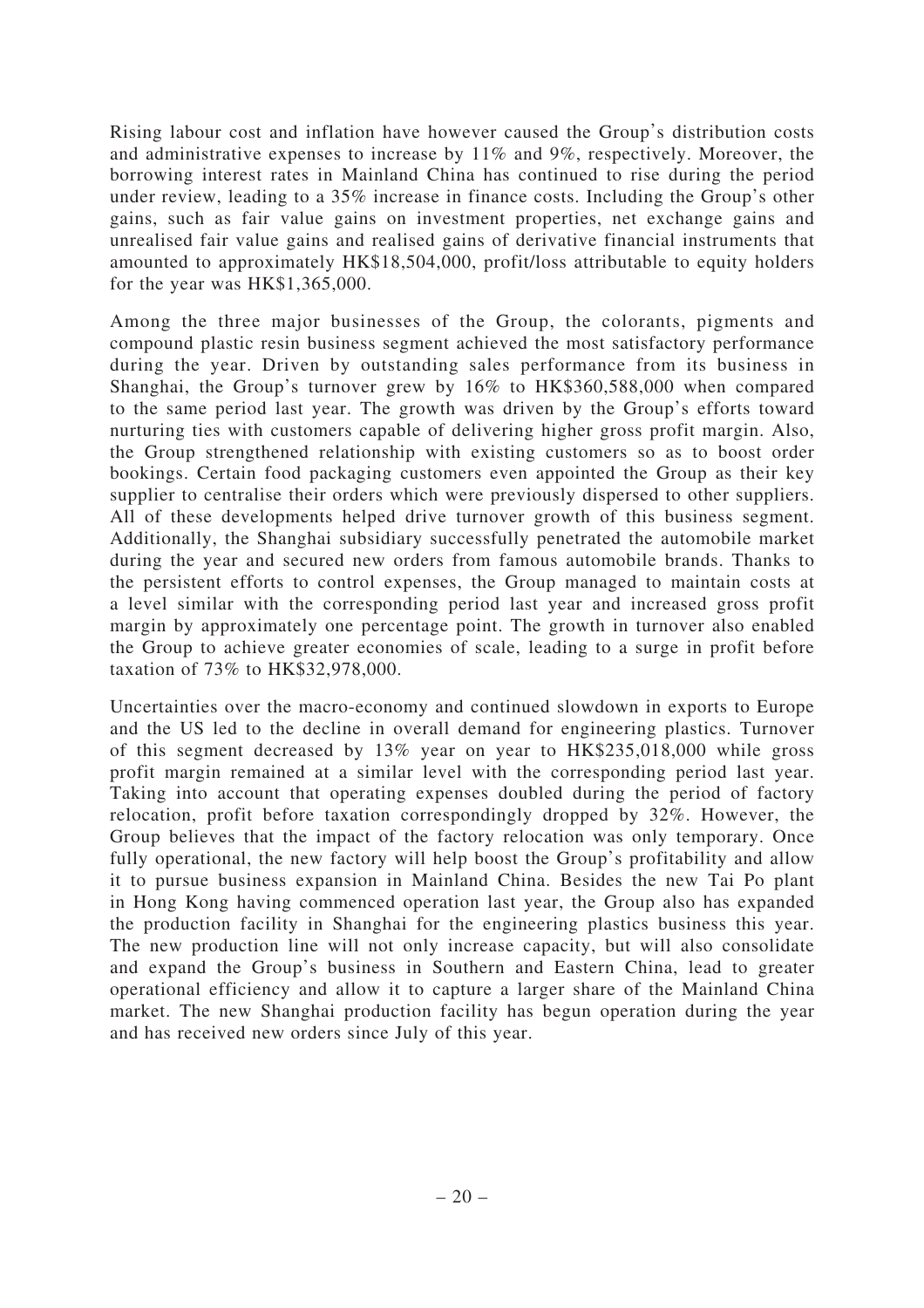The plastics trading business, which targets ultimately Europe and US markets through exports from Hong Kong, was affected by the European debt crisis. Compounded by a drop in raw material prices during the period, a decrease in the selling price of products consequently resulted, in turn causing a fall in turnover of 6% to HK\$1,042,202,000. As such, the Group implemented measures to lower inventory, leading to a decline in gross profit margin. Gross profit margin decreased by around 2% year on year. During the year, apart from implementing inventory control measures, the Group also leveraged its competitive advantages to focus on promoting specialised products with stable prices and higher margins. Furthermore, the Group received new orders from heavy industry manufacturers to produce accessories for electrical devices and automobile parts, helping the Group maintain its growth momentum.

## **PROSPECTS**

Looking at the second half of 2012, overall market conditions will continue to be affected by uncertainties over the global economy. However, price fluctuations in plastics and oil have narrowed and the management expects raw material prices will stabilise with operating costs declining for the plastics industry. Besides, the China market will continue to grow and remain as the Group's key development focus. The Group will actively entice new customers and explore new markets in Western China in order to enlarge its market share in Mainland China. In addition, the Group will continue to employ strict cost controls, broaden sources of income and reduce expenditures so as to maintain healthy business growth.

In respect of colorant and compounded plastic resin products, seeing the outstanding sales performance of the Shanghai operation, the Group will replicate the successful business model to other sales offices in Mainland China such as Guangzhou, Western China and North-eastern China. At the same time, the Group will establish closer ties with its customers, build long-term cooperative relationships with more international brands and explore opportunities via its link with the International Colour Alliance. The plant in Hong Kong will also plan to expand production lines for colorant and compounded plastic resin segment to complement business development and enhance operational efficiency.

Leveraging the successful business model from Shanghai sales office, the Group will implement aggressive strategies to expand the engineering plastics business network in Mainland China. During the year, plastic replacements for stone and wood entered the Eastern China market. In respect of the Southern China market, the Group will adopt the successful model in Hong Kong to further consolidate its market share in the region. The new plants in Shanghai and Hong Kong will not only position the Group more clearly in the Southern and Eastern China markets, but will also complement its production model and create synergies for its business. During the review year, the Shanghai plant added two production lines and received orders since July 2012. The management expects the expanded production capacity will strengthen the Group's competitive advantage and achieve greater cost efficiency.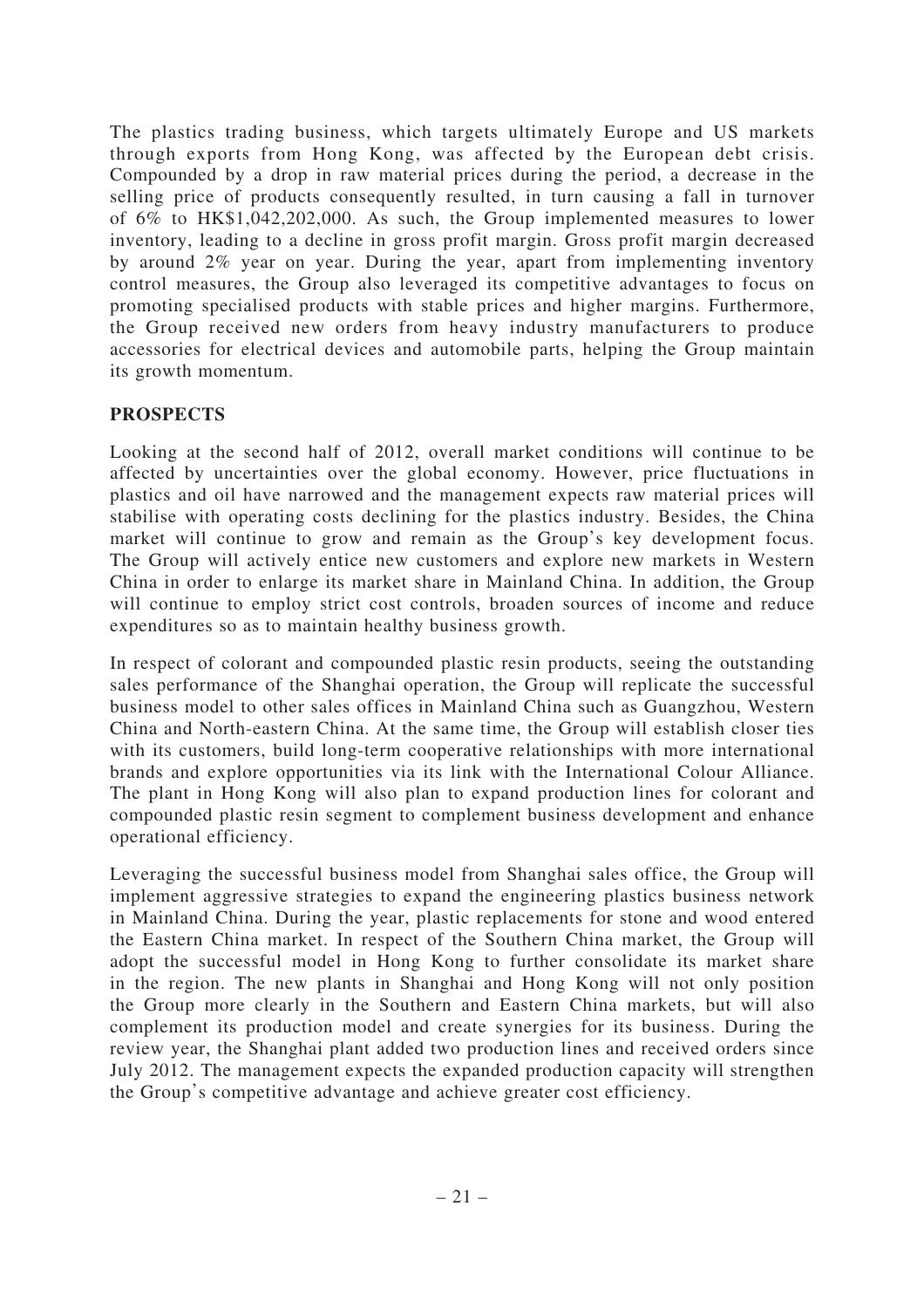Although uncertainties still exist in external markets, the Group will continue to sustain stable growth in the plastic trading business by controlling costs and gradually lowering inventory. The Group will also actively expand into new markets and develop the specialised plastics business with higher profit margins. Such moves will in turn enhance the Group's profitability over the long term.

Overall, the Group will continue a business direction that aims at maintaining stable growth, streamlining operations, controlling costs and lowering inventory to address changing market conditions, as well as improving operational efficiency by utilising the new production lines at the plants in Tai Po and Mainland China. With outstanding capabilities and a solid reputation, the Group's subsidiary in China secured entrusted loans from several banks during the year, allowing the Group to enjoy greater financial management. As finance cost controls are expected to deliver benefits in the second half year, this will provide ample resources for the Group to capture future opportunities.

## **LIQUIDITY AND FINANCIAL RESOURCES**

The Group generally finances its operations with internally generated cashflow and banking facilities provided by its principal bankers. As at 30th June 2012, the Group has available aggregate banking facilities of approximately HK\$521,139,000, of which approximately HK\$323,200,000 have been utilised and were secured by corporate guarantees issued by the Company and legal charges on certain leasehold land and buildings and investment properties in the PRC and Hong Kong owned by the Group. The Group's cash and bank balances as at 30th June 2012 amounted to approximately HK\$93,349,000. The Group's gearing ratio as at 30th June 2012 was approximately 65.8%, based on the total bank borrowings of approximately HK\$294,367,000 and the shareholders' funds of approximately HK\$447,168,000.

## **FOREIGN EXCHANGE RISK**

The Group's borrowings and cash balances are primarily denominated in Hong Kong dollars, Renminbi and US dollars. The Group's purchases were principally denominated in US dollars. The Group closely monitors currency fluctuations and manages its exchange risk by entering into forward exchange contracts from time to time.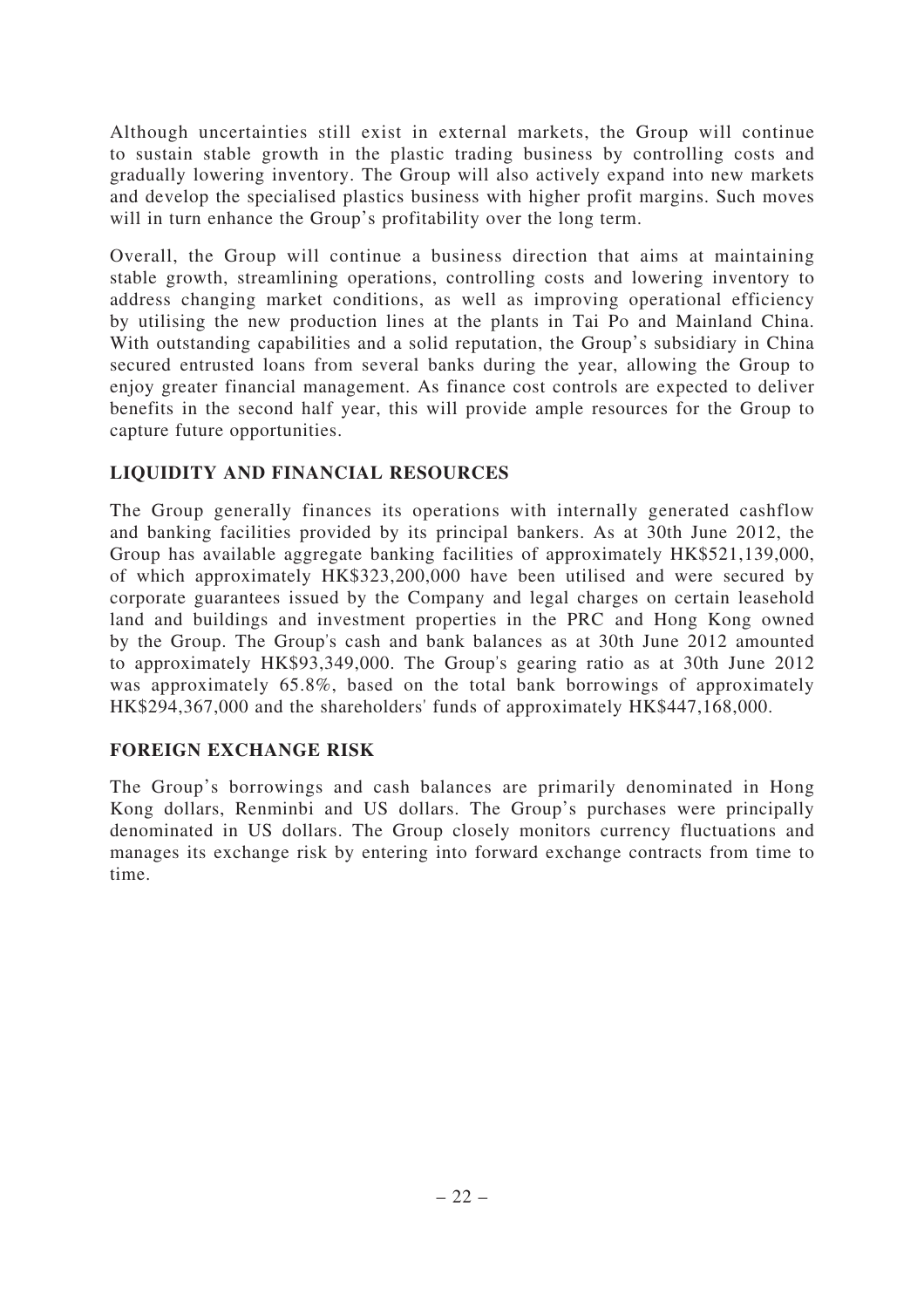At 30th June 2012, the Group had outstanding commitments in respect of forward contracts in order to manage the Group's exposure in foreign currencies from its operations as follows:

|                                | 2012<br><b>HK\$'000</b> | 2011<br><b>HK\$'000</b> |
|--------------------------------|-------------------------|-------------------------|
| Sell HK dollars for US dollars | 2,747,940               | 2,304,900               |
| Sell US dollars for HK dollars | 171,600                 | 990,600                 |
| Sell US dollars for Renminbi   | 175,500                 |                         |

### **EMPLOYEE INFORMATION**

As at 30th June 2012, the Group had approximately 670 full-time employees. The Group's emolument policies are formulated on the performance of individual employees and are reviewed annually. The Group has an incentive scheme which is geared to the profit of the Group and the performance of its employees, as an incentive to motivate its employees to increase their contribution to the Group. The Group also provides social or medical insurance coverage, and provident fund scheme (as the case may be) to its employees depending on the location of such employees.

### **BASIS OF DETERMINING EMOLUMENT TO DIRECTORS**

The same remuneration philosophy is applicable to the Directors of the Company. Apart from benchmarking against the market, the Company looks at individual competence, contributions and the affordability of the Company in determining the exact level of remuneration for each Director. Appropriate benefits schemes are in place for the Directors similar to those offered to other employees of the Group.

## **PURCHASE, SALE AND REDEMPTION OF THE COMPANY'S LISTED SECURITIES**

The Company has not redeemed any of its shares during the year. Neither the Company nor any of its subsidiaries has purchased or sold any of the Company's listed securities during the year.

## **COMPLIANCE WITH THE MODEL CODE FOR SECURITIES TRANSACTIONS BY DIRECTORS**

The Company has adopted a code of conduct regarding Directors' securities transactions on terms no less exacting than the required standard set out in the Model Code set out in Appendix 10 to the Rules Governing the Listing of Securities (the "Listing Rules") on The Stock Exchange of Hong Kong Limited ("HKSE"). Having made specific enquiry to all Directors of the Company, all Directors have confirmed that they had complied with the required standard set out in the Model Code and the Company's code of conduct regarding Directors' securities transactions during the period.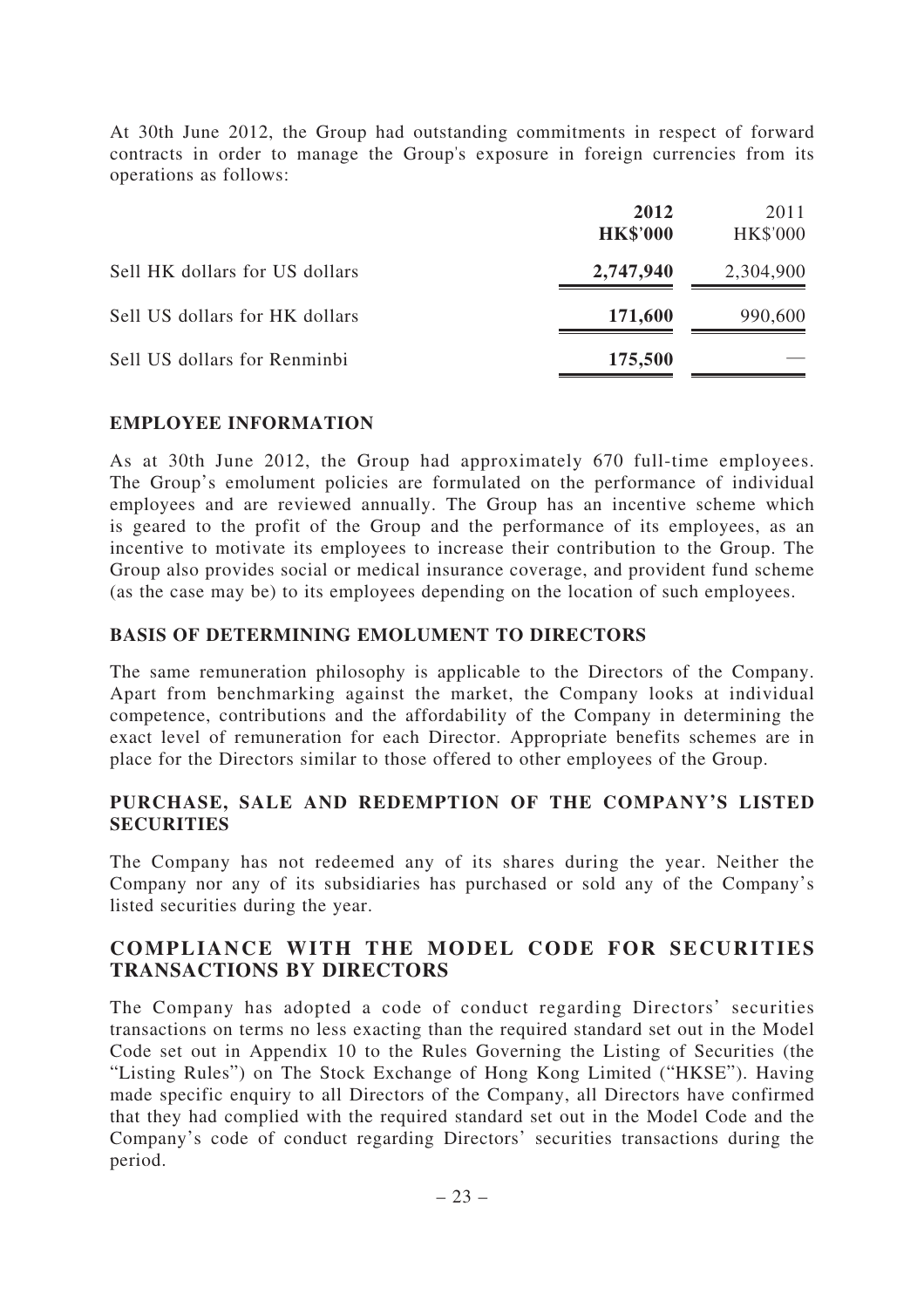## **ANNUAL GENERAL MEETING**

The Annual General Meeting of the Company will be held on Thursday, 22nd November 2012 and the Notice of Annual General Meeting will be published and despatched in the manner as required by the Listing Rules in due course.

## **CORPORATE GOVERNANCE PRACTICE**

The Company is committed to the establishment of good corporate governance practices and procedures which serve as an important element of risk management throughout the growth and expansion of the Company. The Company emphasises on maintaining and carrying out sound, solid and effective corporate governance principles and structures.

The Company has complied with the applicable code provisions of the Code on Corporate Governance Practices as set out in the former Appendix 14 of the Listing Rules (the "Former CG Code") from 1st July 2011 to 31st March 2012 and has complied with all the applicable code provisions as set out in Corporate Governance Code and Corporate Governance Report to the existing Appendix 14 of the Listing Rules (the "CG Code") from 1st April 2012 to 30th June 2012, except for the deviations as mentioned below.

According to the code provision A.2.1 of both the Former CG Code and CG Code, the roles of chairman and chief executive officer (chief executive for CG Code) should be separate and should not be performed by the same individual. Up to the date of this announcement, the Board has not appointed any individual to be the chief executive. The roles of the chief executive have been performed collectively by all the executive Directors, including the chairman, of the Company. The Board considers that this arrangement allows contributions from all executive Directors with different expertise and is beneficial to the continuity of the Company's policies and strategies. Going forward, the Board will periodically review the effectiveness of this arrangement and considers appointing an individual as chief executive when it thinks appropriate.

Code provision A.4.1 of the Former CG Code stipulates that non-executive Directors should be appointed for a specific term, subject to re-election. The Company's independent non-executive Directors were not appointed for a specific term initally but subsequent service contracts were executed during the year.

## **AUDIT COMMITTEE**

The Audit Committee of the Company (the "Audit Committee") provides an important link between the Board of Directors and the Company's auditor in matters coming within the scope of the group audit. It also reviews the effectiveness of the external audit and of internal controls and risk evaluation. The Audit Committee comprises three independent non-executive Directors, namely Mr HO Wai Chi, Paul, Mr CHAN Dit Lung and Mr CHING Yu Lung. The Audit Committee has reviewed with management the accounting principles and practices adopted by the Group and discussed internal controls and financial reporting matters including a review of the annual financial statements for the year ended 30th June 2012 with the Directors.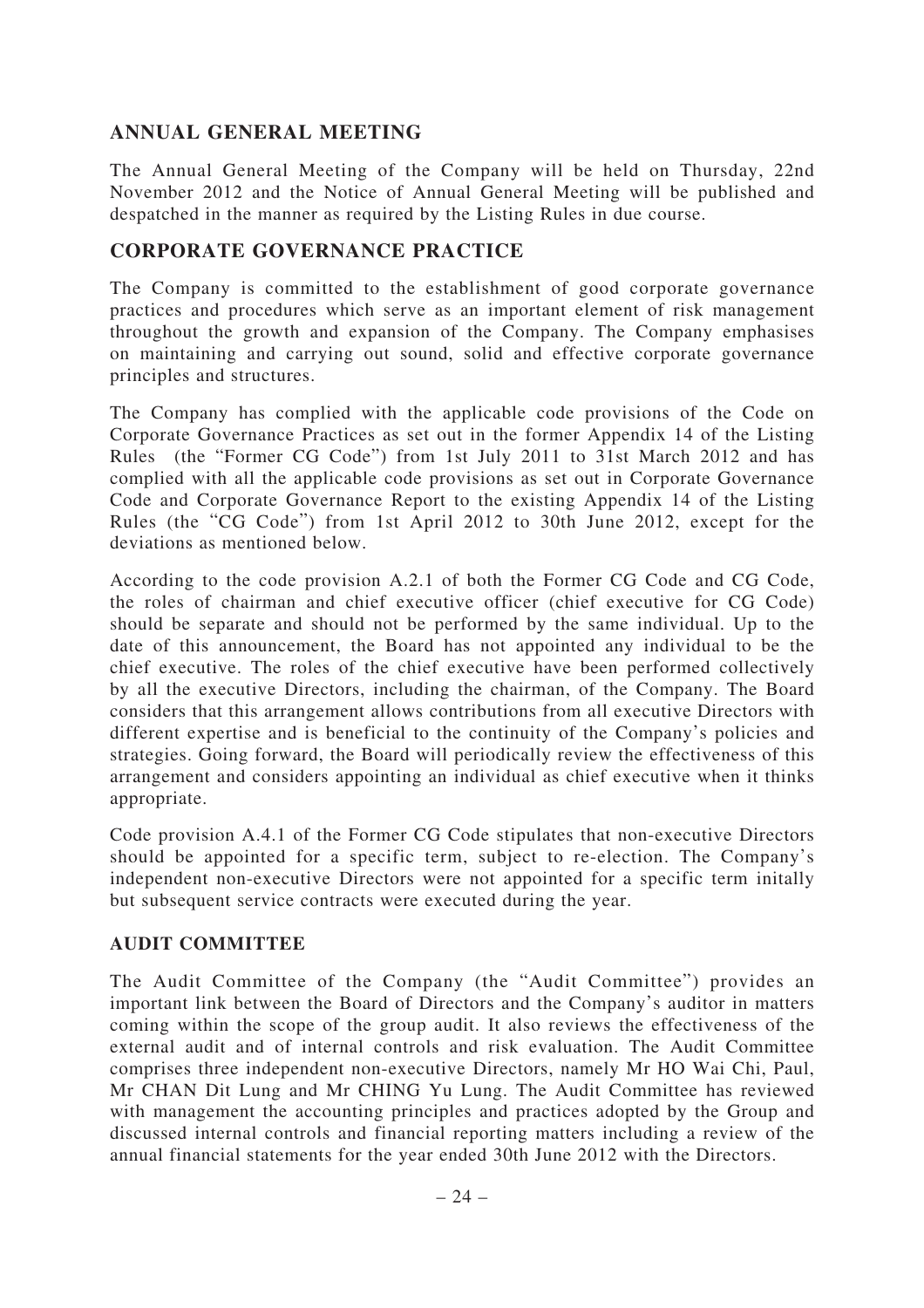## **REMUNERATION COMMITTEE**

The Company has formulated written terms of reference for the remuneration committee of the Company (the "Remuneration Committee") which stated clearly its authorities and duties in accordance with the requirements of HKSE. The Remuneration Committee consists of three independent non-executive Directors, namely Mr HO Wai Chi, Paul, Mr CHAN Dit Lung and Mr CHING Yu Lung and an executive Director, Mr HUI Sai Chung.

The Remuneration Committee is responsible for ensuring formal and transparent procedures for developing remuneration policies and overseeing the remuneration packages of the executive Directors and senior management. It takes into consideration on factors such as salaries paid by comparable companies, time commitment and responsibilities of Directors and senior management. The Remuneration Committee meets at least once a year to assess the performance and review the annual salaries and bonus of the senior executives. The Remuneration Committee held three meetings during the year ended 30th June 2012.

## **NOMINATION COMMITTEE**

A nomination committee of the Company (the "Nomination Committee") was established on 26th March 2012 with written terms of reference in accordance with the requirements of HKSE. The Nomination Committee consists of three independent non-executive Directors, namely Mr HO Wai Chi, Paul, Mr CHAN Dit Lung and Mr CHING Yu Lung and an executive Director, Mr HUI Sai Chung.

The Nomination Committee is responsible for reviewing the structure, size and composition of the Board (including the skills, knowledge and experience) on a regular basis and make recommendations to the Board regarding any proposed changes; identifying individuals suitably qualified to become Board members and select or make recommendations to the Board on the selection of, individuals nominated for directorships; assessing the independence of independent nonexecutive Directors; and making recommendations to the Board on relevant matters relating to the appointment or re-appointment of Directors and succession planning for Directors.

The Nomination Committee meets at least once a year to assess the structure, size and composition of the Board. The Nomination Committee held one meeting during the year ended 30th June 2012 to review the structure, size and composition (including the skills, knowledge and experience) of the Board.

## **CORPORATE GOVERNANCE COMMITTEE**

A corporate governance committee of the Company (the "Corporate Governance Committee") was established on 26th March 2012 with written terms of reference in accordance with the CG Code. The Corporate Governance Committee consists of all independent non-executive Directors, namely Mr HO Wai Chi, Paul, Mr CHAN Dit Lung, and Mr CHING Yu Lung.